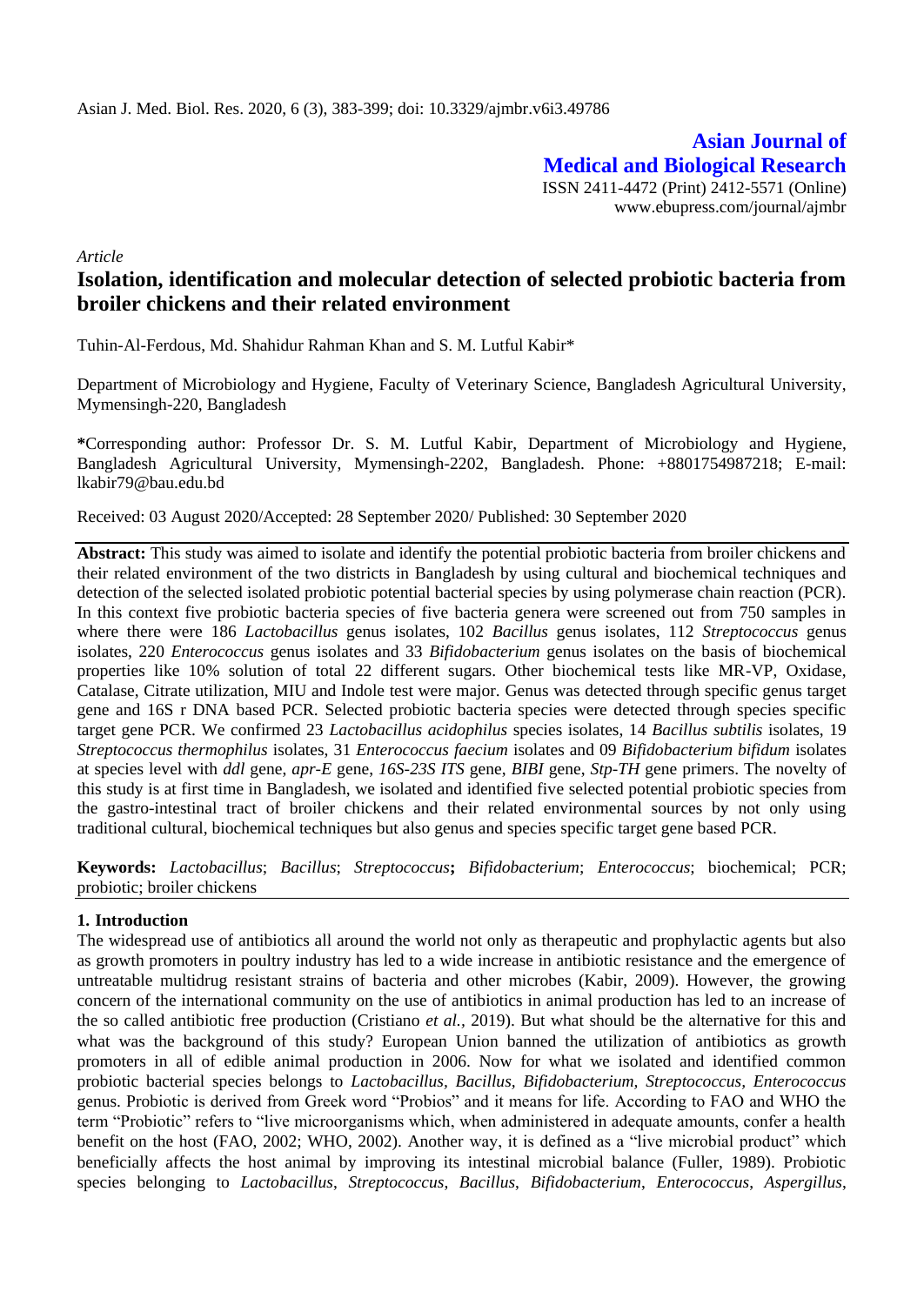*Candida*, and *Saccharomyces* have a beneficial effect on broiler performance, pathogen inhibition and immunomodulation (Kabir, 2009). The ultimate target of this research was to develop a cost effective and potent probiotic for the poultry industry by isolation, identification and molecular detection of selected potential bacterial species from the gastro-intestinal tract of locally rearing broiler chickens and their related environmental sources like litter, feeder, water drinkers with cultural, biochemical and molecular techniques. *Lactobacillus, Bacillus, Bifidobacterium, Streptococcus, Enterococcus* genus were chosen as probiotic for the poultry industry because they are beneficial commensals of chickens and have proven as potential probiotic through probiotic ability tests. Moreover, these probiotic bacteria strongly aggregate with other pathogenic bacteria, compete for adhesion to epithelial receptors of host, modify the structure and function of intestinal epithelium of host, modify total microbiota of host intestine, take apart for competition for nutrients of host body and produce some specific substances like organic acids, bacteriocine, dipicolinic acids [\(Peera a](https://www.ncbi.nlm.nih.gov/pubmed/?term=Hemarajata%20P%5BAuthor%5D&cauthor=true&cauthor_uid=23320049)nd [James,](https://www.ncbi.nlm.nih.gov/pubmed/?term=Versalovic%20J%5BAuthor%5D&cauthor=true&cauthor_uid=23320049) 2013). In Bangladesh, there are many foreign commercial probiotics are available in market and their indiscriminate use without local reliable experimental support can't be justified. These products are also expensive for the poultry rearer as well. That's why we attempted to isolate, identify and molecular detection of all above mentioned probiotic bacteria. Yet, the proper chain handle of these live bacteria containing imported product preparation hasn't maintained neither at seller nor farmer level. Indeed, it's a great problem here. Therefore, this unique research was undertaken for isolation, identification and detection of selected multi bacterial species from totally indigenous sources at the first time in Bangladesh.

#### **2. Materials and Methods**

#### **2.1. Study area**

A total of 750 samples were collected from 10 farms of two districts in Bangladesh. The lab work and other accessories work were performed mainly in Department of Microbiology and Hygiene, Department of Physiology, Central Laboratory of Bangladesh Agricultural University, Bangladesh.

#### **2.2. Collection of samples**

Total samples were collected from gastro-intestinal tracts of locally rearing broiler chickens like 300 caecum, 300 cloacal swab samples and their related environment which includes the samples from 50 water drinkers, 50 feeder and 50 floor litter samples. After collection the samples were preserved at 0.1% peptone water and cool ice box until reached to laboratory.

#### **2.3. Isolation and morphological characteristics of probiotic bacteria**

The total samples were processed and somewhere it was needed to grind with mortar and pestle at the very beginning of processing. The sample aliquots were inoculated in Nutrient broth, MRS broth and BSM broth then incubated at  $37<sup>0</sup>$  C for 24 hrs to 36 hrs. After then, we have gone for primary culture in specific agar media and then secondary culture for isolation of selected bacteria in selective enrich agar media. Sub cultured into specific selective media until obtaining single pure colonies of five bacterial species of five genera. Tentative pure colonies were isolated through morphological characterization, Gram's staining and culture characteristics. In where, another technique was biochemical characterization by fermentation of 10% solution of different 22 sugars. Other biochemical properties were characterized by the MR-VP Test, Oxidase, Catalase Test, Indole Test, Citrate utilization Test, MIU (Motility) Test. Somewhere we used zigzag streaking method or straight streaking method and finally we found pure colonies of *Lactobacillus* on MRS  $\text{Agar}^{\text{TM}}$  which were distinct white or whitish yellow and Gram staining properties included positive, rod or ovoid shaped with tapering end (Kamrun *et al*., 2016). Gram staining positive, rod with square ends, large rod shaped organisms, arranged in chain are characteristics of *Bacillus subtilis* (Jones *et al.,* 1987). The surface was finely granular and slightly sticky, large, sporulated, rod-shaped bacteria (Merchant and Packer, 1967). Maximum of all these species are sub terminal, endospore formed, motile and on Bacillus Differentiation agar (Himedia, India) we found large ellipsoidal, slightly sticky, blue pure colonies. Members of the genus *Enterococcus* include gram positive, facultatively anaerobic cocci that are ovoid in form and can occur in singlet, pairs or short chains (Facklam, 2002). On Enterococcus Faecium agar base (Himedia, India) we found luxuriant green colored pure colonies. *Bifidobacterium bifidum* colonies were convex, creamy, white or grayish, glossy, smooth, neat-edgeed, soft, sticky on BSM agar media and TOS-Propionate Agar media. The colonies were dew drop like small flat distinct brown colored on MRS agar media. In Nutrient Agar medium, normally produced small grayish round colonies. In Streptococcus Thermophilus Isolation Agar Medium<sup>TM</sup>, the colonies were round, flat, large grayish sticky.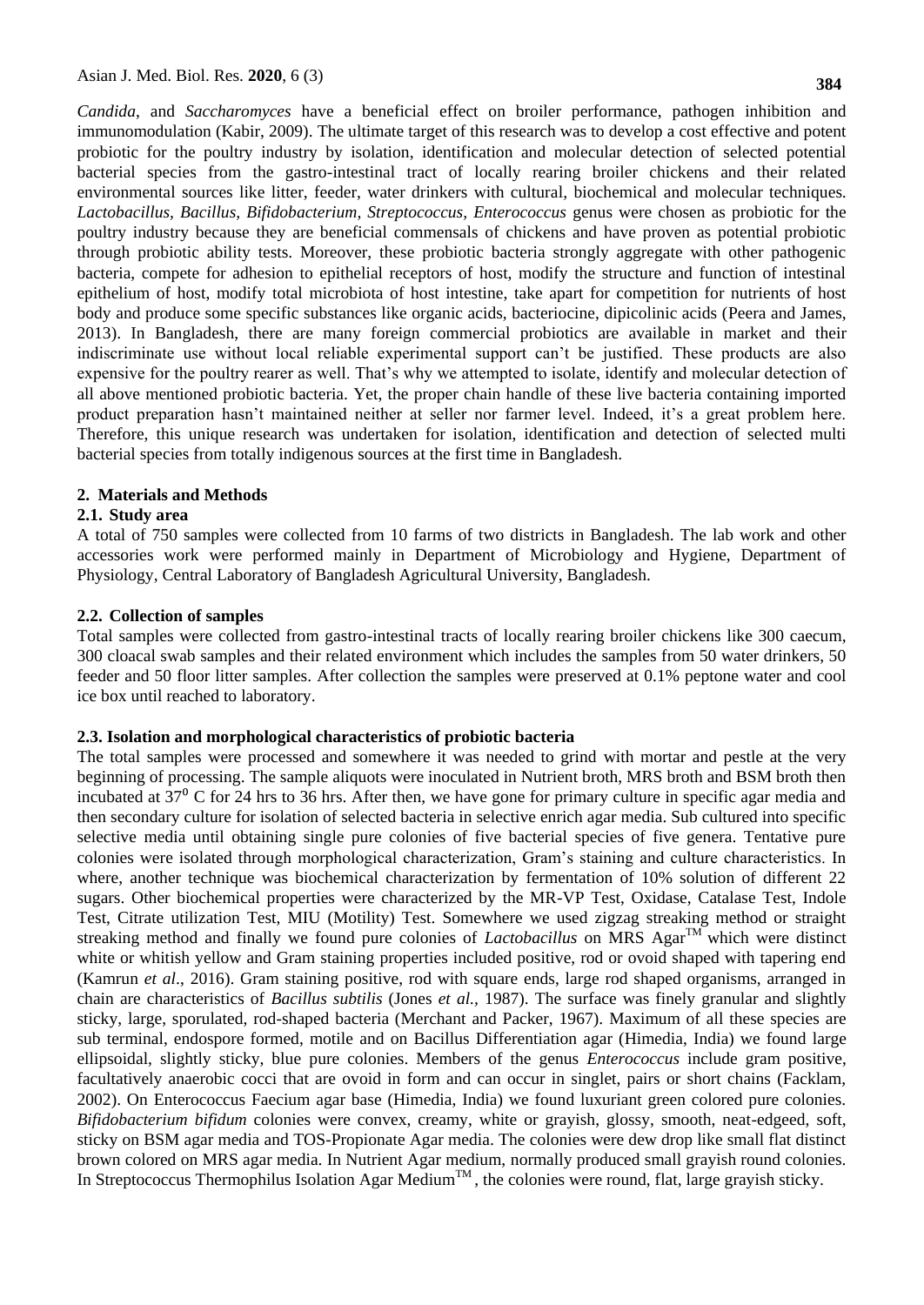For cultural morphological characterization, we used MRS agar (Himedia, India), Hicrome Bacillus agar (Himedia, India), Bacillus Differentiation agar (Himedia, India), Streptococcus Thermophilus isolation agar (Himedia, India), Enterococcus Faecium agar base (Himedia, India), Enterococcus Differential Agar Base (Himedia, India), TOS-Propionate Agar acc. (Sigma -Aldrich, India).

#### **2.4. Identification of probiotic bacteria by using biochemical tests**

Biochemical characterization was performed by fermentation of 10% solution of different 22 sugars like D-Galactose, D-Fructose, L-Arabinose, Maltose, L-Rhamnose, D-Mannitol, D-Sorbitol, Methyl-alpha-D-Glucopyranoside, Amygdaline, D-Ribose, Melebiose, Lactose, Raffinose, Sucrose, Melizitose, Xylose, Trehalose, Arginine, Salicine, NAG amine, Glucose, Dextrose, L-Rhamnose. Other biochemical properties were characterized by the MR-VP Test, Oxidase, Catalase Test, Indole Test, Citrate utilization Test, MIU (Motility) Test. Finally, we confirmed about five specific probiotic bacterial species of five genera through molecular detection (PCR).

#### **2.5. Molecular detection of probiotic bacteria**

Finally, we confirmed about five specific probiotic bacterial species of five genera through molecular detection (PCR). Genus was detected through specific genus target gene and 16S r DNA based PCR. Selected probiotic bacteria species were detected through species specific target gene PCR. We confirmed *Lactobacillus acidophilus* species isolates, *Bacillus subtilis* isolates, *Streptococcus thermophilus* isolates, *Enterococcus faecium* isolates and *Bifidobacterium bifidum* isolates at species level with *ddl* gene, *apr-E* gene, *16S-23S ITS* gene, *BIBI* gene, *Stp-TH* gene primers accordingly.

#### **2.5.1. DNA extraction**

DNA was extracted from pure colonies of five selected probiotic bacteria samples as follows / regards: harvested up to  $2x10^9$  bacterial cells in a 1.5 ml micro centrifuge tube centrifugation for 10 minutes at 5000xg. Then discarded the supernatant and resuspended the pellets in 180 μl of Gram positive bacteria lysis buffer (20 mM Tris-HCl, Ph 8.0, 02 mM EDTA, 1.2% Ttiton x 100, add lysozyme to 20 mg/ml immediately before use). Incubated for 30 minutes for 37<sup>o</sup>C, then we added 200 μl of lysed sample solution and then added 20 μl proteinase-k. Mixed properly by vortexing and pipetting to obtain a uniform suspension. Incubated the sample at 56⁰C while shaking water bath until the cells were completely lysed (30 minutes), then added 20 μl of RNase-A solution (Thermo-Fisher Scientific, Lithonia), mixed by vortexing and kept the mixture for 10 minutes at room temperature. Then 400 μl of 50% Ethanol was added and properly mixed by pipetting. Transferred the prepared lysate solution to a Gene JET Genomic DNA purification column and inserted in a collection tube and centrifuged the column for 01 minute at 6000xg. Discarded the collection tube containing the flow-through solution. The Gene JET Genomic DNA purification column was placed into a new 02 ml collection tube. 500 μl of wash Buffer-I with ethanol was added. Then centrifuged at 8000xg for 01 minute. Discarded the flow-through and placed the purification column back into collection tube. 500 μl of wash Buffer-IIwith ethanol was added into the Gene JET Genomic DNA purification column. Centrifuged at  $\geq$ 12000xg speed for 03 minutes, respined the column for 01 minute at maximum speed. Discarded the collection tube containing the flow-through solution and the Gene JET Genomic DNA purification column was transferred to a sterile 1.5 ml eppendorf tube. Finally, 200 μl of Elution Buffer was added to the centre of Gen JET Genomic DNA purification column membrane to elute genomic DNA. Incubated for 02 minutes at room temperature and centrifuged at 8000xg for 01 minute. Discarded the purification column tube, then used the purified DNA immediately in downstream applications and remaining was stored at  $-20^{\circ}$ C.

#### **2.5.2. PCR analysis**

#### **2.5.2.1.** *Lactobacillus* **and** *Lactobacillus acidophilus* **PCR based detection**

Identification of the *Lactobacillus acidophilus* isolates with genus specific primers designed by Magne *et al.,*  2006. Target 472 bp 16S rRNA gene fragment from all suspected *Lactobacillus* isolates were amplified by PCR using the primers 16S rRNA with FW: 5<sup>2</sup>-CTC CTA CGG GAG GCA GCA GT-3<sup>2</sup> and REV: 5<sup>2</sup>-GGACTACCAGGGTATCTA A-3´; inwhere, PCR condition for each suspected *Lactobacillus* genus isolate was as follows: 25 μl of PCR mixture contained with 12.5 μl master mix (GoTaq<sup>®</sup> G2 Green Master Mix,2X: GoTaq<sup>®</sup> G2 DNA Polymerase was supplied in GoTaq<sup>®</sup> G2 reaction buffer with Ph 8.5, 400 μM d-ATP, 400 μM d-GTP, 400 μM d-CTP, 400 μM d-TTP and 3 mM MgCl<sub>2</sub>, Madison, WI USA), FW:1 μl (10 pmol/μl), REV: 1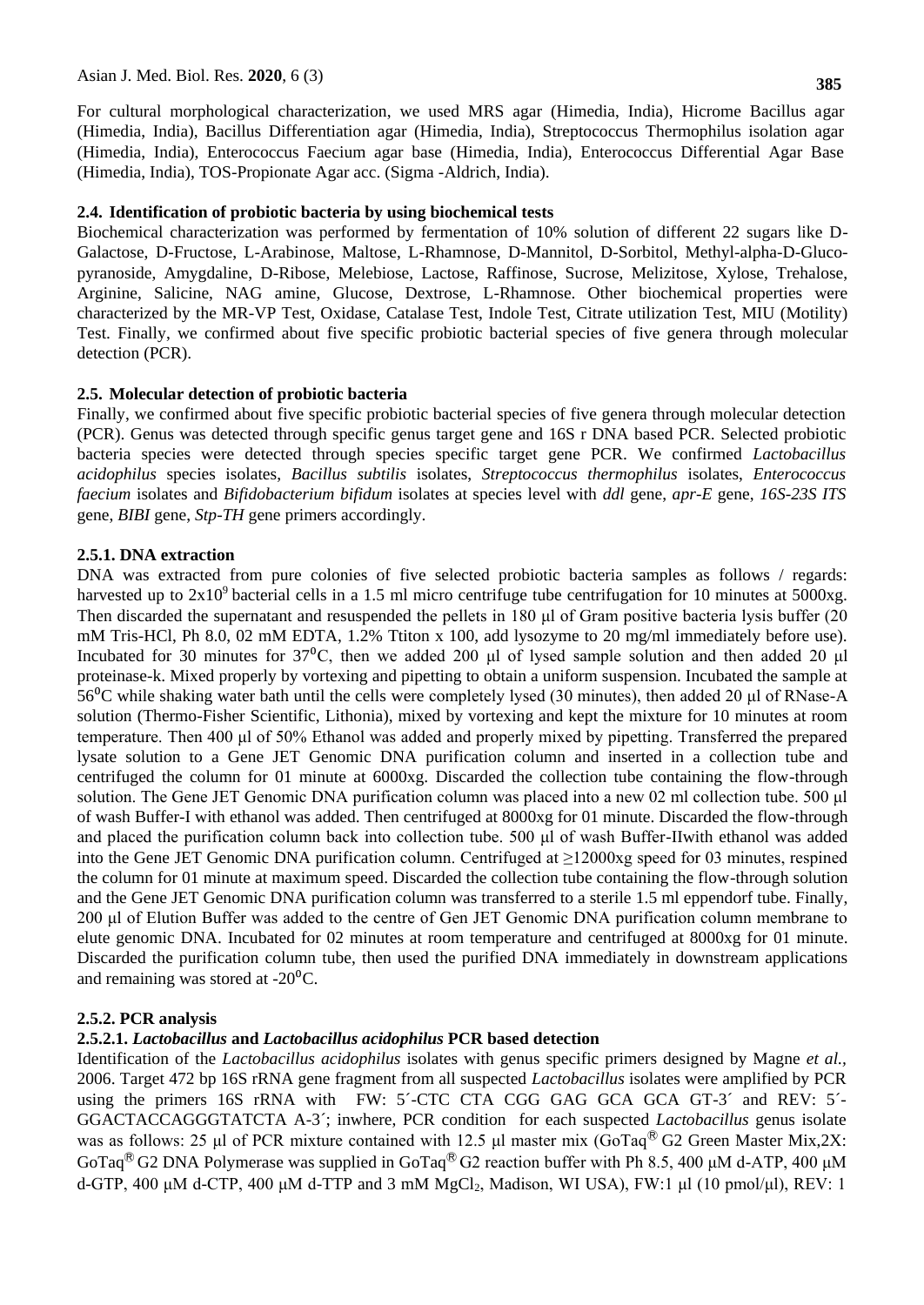μl (10 pmol/μl), Nuclease Free Water: 5.5 μl, DNA Template: 5 μl, initial denature temperature at 94°C for 5 minutes, 30 cycles of 94°C for 60 seconds at annealing at 55°C for 60 seconds, extension at 72°C for 90 seconds & final 72°C for 10 minutes. Final PCR product was loaded in 1.5% agarose gels with Bench Top 100 bp DNA Ladder (consists of 11 double-stranded DNA fragments with sizes from 100-1500 bp, Promega, Madison, WI USA) and ran at 80 Volt for 25 minutes. Finally, identification of *Lactobacillus acidophilus* isolates with species specific primers according to Song *et al.,* 2000. A 210 bp target 16S-23S rDNA *ISR* (Intergenic Spacer Region) Laci-I: FW:5-TGCAAAGTGGTAGCGTAAGC-3, 23–10C: REV:5-CCTTTCCC TCACGGTACTG-3; in where, 12.5 μl master mix, FW: 1μl (10 pmol/μl), REV: 1 μl (10 pmol/μl), Nuclease Free Water: 5.5 μl, DNA Template: 5 μl and total volume of PCR mixture was 25 μl, initial denaturation temperature was  $95^{\circ}$ C for 03 minutes, annealing at 68°C (60 seconds), 72°C for 1 minute, concluded with each reaction a 10 minutes final extension at 72°C.

### **2.5.2.2.** *Bacillus* **and** *Bacillus subtilis* **PCR based detection**

Detection of *Bacillus* isolates with genus specific primers have described by Kim *et al.,* 2010. In where, target PCR band product size was 1.5 kb (1500 kb) 16S rRNA gene from all suspected *Bacillus* isolates were amplified by PCR using forward and reverse primers sequence with 27F: 5'-AGAGTTTGATCCTGGCTCAG-3', 1492R: 5'-GGCTACCTTGTTACGACTT-3'. Each PCR product was amplified according to the conditions as follows: initial denaturation temperature was 30 cycles, at 95°C for 1 minute, annealing at 45°C for 1 minute, extension at 72°C for 90 s and 10 minutes final incubation at 72°C. Isolates of *Bacillus subtilis* detection at species level was carried out according to Alireza Sadeghi *et al.,* 2012. Target 744 bp *apr-E* genes with FW and REV primers sequence with *apr-E*: FW: TTTACGATGGCGTTCAGCAAC, *apr-E*: REV: GGAAGTGCCTTCA TTTCCGGCT. Total volume of PCR product was 25 μl; initial denaturation temperature was 94°C for 4 minutes followed by 35 cycles, annealing at 57°C for 40 seconds, extension 72°C for 1 minutes, concluded with Each reaction a 05-minutes final extension at 72°C, primers concentration of 2 μL of each primer with 0.5 mmol L−1. Final PCR product was loaded in 1.5% agarose gels with BenchTop 100 bp DNA Ladder (consists of 11 double-stranded DNA fragments with sizes from 100-1500 bp, Promega, Madison, WI USA) and ran at 80 Volt for 25 minutes.

### **2.5.2.3.** *Bifidobacterium* **and** *Bifidobacterium bifidum* **PCR based detection**

Detection of *Bifidobacterium* isolates with genus specific primers have described by Langendijk *et al.* (1995). In where, target PCR band product size was 510 bp 16S rRNA gene from all suspected *Bifidobacterium* isolates were amplified by PCR using forward and reverse primers sequence with Bif164-f: 5'- GGGTGGTAATGCCGGATG-3', Bif662-r: 5'-CCACCGTTACACC GGGAA-3'. Each PCR product was amplified according to the conditions as follows: initial denaturation temperature was 1st cycle of 94°C for 3 minutes and 35 cycles of 94°C for 30 seconds, annealing at 60°C for 1 minutes, extension at 68°C for 2 minutes and 68°C for 7 minutes. Isolates of *Bifidobacterium bifidum* detection at species level was carried out according to Matsuki *et al.,* 1998. Target 278 bp *BIBI* gene with FW and REV primers sequence with FW: 5- CCACATGATCGCATGTGATTG-3, REV: 5-CCG AAG GCT TGC TCCCAAA-3. Total volume of PCR product was 25 μl; initial denaturation temperature was one cycle of 94°C for 5 minutes followed by 35 cycles of 94°C for 20 seconds, annealing at 55°C for 20 seconds, extension at 72°C for 30 seconds, concluded with final reaction cycle at a 72°C for 5 minutes, primers concentration of 25 μM of each primer. Final PCR product was loaded in 2% agarose gels with BenchTop 100 bp DNA Ladder (consists of 11 double-stranded DNA fragments with sizes from 100-1500 bp, Promega, Madison, WI USA) and ran at 80 Volt for 25 minutes.

### **2.5.2.4.** *Streptococcus* **and** *Streptococcus thermophilus* **PCR based detection**

Molecular detection of *Streptococcus* genus using PCR, primers pair specific to 16S rDNA of *Streptococcus* was performed according to Sato *et al.,* 2003. The sequence of 16S rDNA was amplified by using total PCR mixture of 25ul volume for each suspected isolates. The target amplicon size was 1505 bp with 8UA-FW and 1492-REV primers sequence of 8UA-FW: 5'-AGAGTTTGATCMTGGCTCAG-3', 1492-RW: 5'- TACGGYTACCTGTTACGACTT-3', 15 minutes at 95°C for initial heat activation and denaturation with 35 cycles, 1 minute at 55°C for annealing, extension at 1.5 minutes at 72°C & a final elongation of 72°C for 10 minutes and primer concen. 1  $\mu$ l of each primer (5  $\mu$ M).

(\*Reaction conditions for *S. themophilus* PCR were 0.2 *μ*g/*μ*l DNA, 10 m*M* Tris–HCl (pH 8.3), 50 m*M* KCl, 1.5 m*M* MgCl2, a 200 *μM* concentration of each dATP, dCTP, dGTP, and dTTP, 1 *μM* Stp Th-F,1 *μM* Stp Th-R, 2.5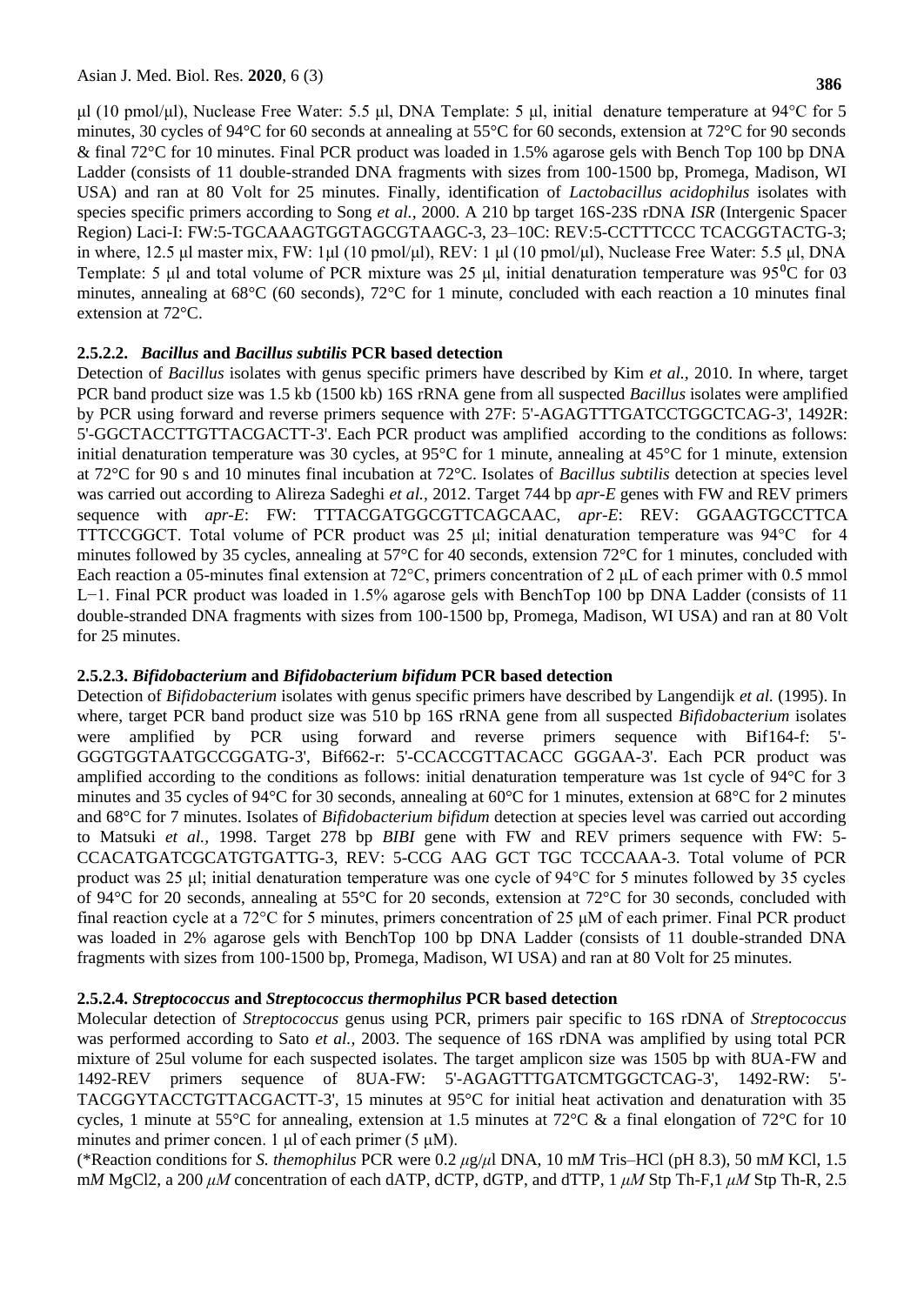units Applied Biosystems Ampli Taq DNA polymerase. Amplification conditions were 95°C for 3 minutes; 35 cycles. Reaction conditions varied regarding MgCl2 concentration (2.5 m*M*) as well as Taq polymerase (2.5 units Applied Biosystems Ampli Taq DNA polymerase described by Jeanne *et al.* (2005). For all isolates of suspected *S. thermophilus,* 968 bp of *Stp-TH*-FW and *Stp-TH*-REV fragment was detected confirming the species to the genus *Streptococcus. Streptococcus thermophilus* species were isolated from the all samples according to Lick *et al.,* 2001. Applied Biosystems AmpliTaq DNA polymerase with *Stp-TH*-FW: 5-CAC TAT GCT CAG AAT ACA-3, *Stp-TH*-REV: 5-CGA ACA GCA TTG ATG TTA-3, in where, PCR condition for each suspected *Streptococcus thermophilus* isolate was as follows: 25 μl of PCR mixture contained with 12.5 μl master mix, Forward primer :1 μM, Reverse primer:1 μM, Nuclease Free Water: 5.5 μl, DNA Template: 5 μl, initial (denaturation at 94°C for 20 seconds, annealing at 58°C for 30 seconds, extension at 68°C for 30 seconds; 68°C for 5 minutes of final extension. Final PCR product was loaded in 1.5% agarose gels with BenchTop 100 bp DNA Ladder (consists of 11 double-stranded DNA fragments with sizes from 100-1500 bp, Promega, Madison, WI USA) and ran at 80 Volt for 25 minutes.

### **2.5.2.5.** *Enterococcus* **and** *Enterococcus faecium* **PCR based detection**

A systematic molecular approach, followed by the targeting genus and species specific gene based PCR. The amplicon size of genus of *Enterococcus* was 112 bp with Ent-1 FW, Ent-2 Rev primers targeting the 16S-23S ITS rDNA according to Ke *et al.,* 1999. In where, sequence of Ent-1: FW: 5- TACTGACAAACCATTCATGATG-3, Ent-2: Rev: 5-AACTT CGTCA CCAACGCGAAC-3, in where, PCR condition for each suspected *Enterococcus* isolate was as follows: 25 µl of PCR mixture contained with 12.5 µl master mix (GoTaq<sup>®</sup> G2 Green Master Mix, 2X: GoTaq<sup>®</sup> G2 DNA Polymerase was supplied in GoTaq<sup>®</sup> G2 reaction buffer with Ph 8.5, 400  $\mu$ M d-ATP, 400  $\mu$ M d-GTP, 400  $\mu$ M d-CTP, 400  $\mu$ M d-TTP and 3 mM MgCl<sub>2</sub>, Madison, WI, USA), Forward primer: 0.2  $\mu$ M/ $\mu$ L, Reverse primer: 0.2  $\mu$ M/ $\mu$ L, Nuclease Free Water: 5.5  $\mu$ l, DNA Template: 5 µl, initial denature temperature at 3 minutes at 95°C and then followed by 35 cycles of 30 seconds, at 95 $\degree$ C, annealing at 30 seconds, at 55 $\degree$ C & extension at 1 minutes at 72 $\degree$ C, with a 7 minutes final 72°C. Molecular detection of *Enterococcus faecium* from suspected isolates were performed according to Dukta-Malen *et al.,*1995, targeting a 550bp *ddl* gene based species specific PCR. In where, PCR using forward and reverse primers sequence with *ddl* FW: 5'-TAGAGACATTGAATATGCC-3', *ddl* Rev: 5'- CTAACATCGTGTAAGCT-3'. Each PCR product was amplified according to the conditions as follows: initial denaturation temperature was 94 °C for 2 minutes for the 1st cycle and 30 cycles of 94 °C for 01 minute, annealing at 54°C for 01 minute, extension at 72°C for 01 minute and 72°C for 10 minutes for the last cycle**.** Final PCR product was loaded in 1.5% agarose gels with BenchTop 100 bp DNA Ladder (consists of 11 doublestranded DNA fragments with sizes from 100-1500 bp, Promega, Madison, WI USA) and ran at 80 Volt for 25 minutes.

### **2.6. Ethical approval**

The protocol was approved by the Animal Welfare and Experimentation Ethics Committee of the Bangladesh Agricultural University and approval no: AWEEC/BAU/2019(44).

### **3. Results**

### **3.1. Isolation and preliminary identification of probiotic bacteria**

#### **3.1.1.** *Lactobacillus* **and** *Lactobacillus acidophilus*

On this study we observed that colonies on Lactobacillus MRS  $\text{Agar}^{\text{TM}}$  (Himedia, India) were distinct white or whitish yellow, smooth round looking form. Gram's staining properties included positive, rod or ovoid shaped with tapering end. *Lactobacillous* species which was primarily confirmed as *Lactobacillus acidophilus* though performed negative result reaction in case of 10 % carbohydrate (sugar) fermentation of D-Galactose, D-Sorbitol, Melebiose, Melizitose and MR, Indole, Oxidase, Citrate test but showed positive reaction in case of D-Fructose, L-Arabinose, Maltose, L-Rhamnose, D-Mannitol, D-Sorbitol, Methyl-alpha-D-Gluco-pyranosid, Amygdaline, D-Ribose, Lactose, Raffinose, Sucrose, Xylose, Trehalose, Arginine, Salicine, NAG amine and VP test (Tables 1 and 2). Carbohydrate fermentation tests were performed with the basal medium phenol red broth (ADSA, Barcelona, Spain).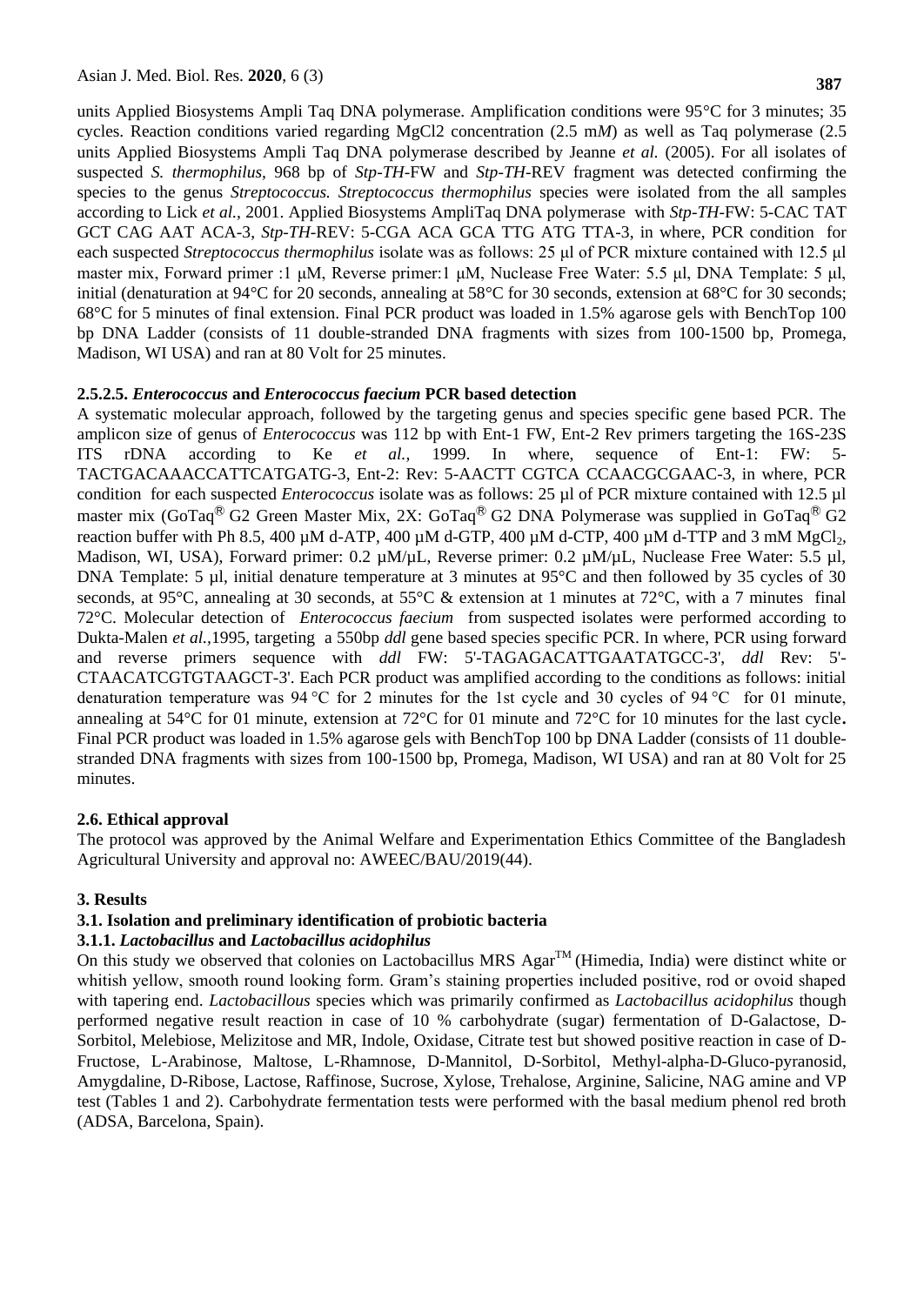### **3.1.2.** *Bacillus* **and** *Bacillus subtilis*

The surface was finely granular and slightly sticky, large, sporulated, rod-shaped bacteria (Merchant and Packer, 1967). Maximum of all these species as ellipsoidal, sub terminal endospore formed motile and on Bacillus Differentiation agar (Himedia, India) we found large ellipsoidal, slightly sticky, blue pure colonies. On this research study, primarily suspected *Bacillus subtilis* species performed negative reaction in case of D-Galactose, D-Fructose, L-Rhamnose, Arginine, NAG amine, Melizitose 10% carbohydrate (sugar) fermentation and MR, Indole, Catalase, Oxidase, but showed positive results in 10% sugar solution of L-Arabinose, Maltose, D-Mannitol, D-Sorbitol, Amygdaline, Dextrose, D-Ribose, Melebiose, Sucrose, Lactose, Xylose, Dextrose, Raffinose, Trehalose, Salicine fermentation and VP, Citrate, ONPG, Gram's staining (Tables 1 and 2).

### **3.1.3.** *Streptococcus* **and** *Streptococcus thermophilus*

In Nutrient Agar medium, normally produced small grayish round colonies. In Streptococcus Thermophilus Isolation Agar Medium<sup>TM</sup>, the colonies were round, flat, large grayish sticky in our study. On Blood Agar, it was non-haemolytic responded. Primarily suspected *Streptococcus thermophilus* species performed negative reaction in case of Maltose, L-Rhamnose, D-Mannitol, Amygdaline, Arginine, NAG amine, 10% carbohydrate (sugar) fermentation and MR, VP, Indole, Oxidase, Citrate utilization, but showed positive results in 10% sugar solution of D-Galactose, D-Fructose, L-Arabinose, D-Sorbitol, Dextrose, D-Ribose, Melebiose, Sucrose, Melizi tose, Xylose, Trehalose, Salicine, Raffinose fermentation, Catalase reaction and Gram staining (Tables 1 and 2). Gram's staining properties also included the cocci, non sporeforming, chain formed, but also in pair or single form microorganisms.

### **3.1.4.** *Enterococcus and Enterococcus faecium*

On Enterococcus Faecium agar base (Himedia, India) we found luxuriant green colored pure colonies. On this research study, primarily suspected *Enterococcus faecium* species D-Galactose, D-Fructose, L-Arabinose, Amygdaline, Dextrose, D-Ribose, Sucrose, Melizitose, Arginine, Trehalose, Salicine, Raffinose showed positive results in 10% carbohydrate (sugar) fermentation, Oxidase reaction and Gram's staining but performed negative result in 10% sugar fermentation of Maltose, L-Rhamnose, D-Mannitol, D-Sorbitol and MR, VP, Indole, Catalase, Citrate, ONPG (Tables 1 and 2). Biochemical tests, such as sugar fermentation, coagulase, catalase, MR, VP, and indole tests, were performed as per the standard methods of Cheesbrough (1985).

### **3.1.5.** *Bifidobacterium* **and** *Bifidobacterium bifidum*

On used BSM broth and then referred to selective TOS-Propionate Agar  $acc^{TM}$  Medium acc. (Sigma-Aldrich, St. Louis, USA), the colonies were convex, creamy, white or grayish, glossy, smooth, neat-edgeed, soft, sticky. On Lactobacillus MRS Agar<sup>TM</sup> (Himedia, India), the colonies were dew drop like small flat, distinct brown colored. The findings in this study, primarily suspected as *Bifidobacterium bifidum* fermented D-Galactose, D-Fructose, Amygdaline, D-Ribose, Sucrose, NAG amine, Melebiose but did not ferment L-Arabinose, Maltose, L-Rhamnose, D-Mannitol, D-Sorbitol, Dextrose, Arginine, Melizitose, Xylose, Trehalose, Salicine, Raffinose. We pointed out that MR, VP, Catalase, Citrate reaction, Gram staining performed positive but Oxidase and Indole reactions were negative (Tables 1 and 2).

### **3.2. Molecular detection of probiotic bacteria**

We found 186 *Lactobacillus* genus isolates, 102 *Bacillus* genus isolates, 112 *Streptococcus* genus isolates, 220 *Enterococcus* genus isolates and 33 *Bifidobacterium* genus on the basis of biochemical properties like 10% solution of total 22 different sugars. Other biochemical tests like MR-VP, Oxidase, Catalase, Citrate utilization, MIU and Indole test were major. Genus was detected through specific genus target gene and 16S r DNA based PCR. Selected probiotic bacteria species were detected though species specific target gene PCR. We confirmed 23 *L. acidophilus* species isolates, 14 *B. subtilis* isolates, 19 *S. thermophilus* isolates, 31 *E. faecium* isolates and 09 *B. bifidum* isolates at species level.

### **3.2.1.** *Lactobacillus* **and** *Lactobacillus acidophilus*

Target 472 bp 16S rRNA gene fragment from all suspected *Lactobacillus* isolates were amplified by PCR, using the primers 16S rRNA (Figure 1a). *Lactobacillus acidophilus* isolates with species specific primers according to Song *et al.,* 2000. A 210 bp target 16S-23S rDNA ISR gene was used to confirm *L. acidophilus* species (Figure 1b).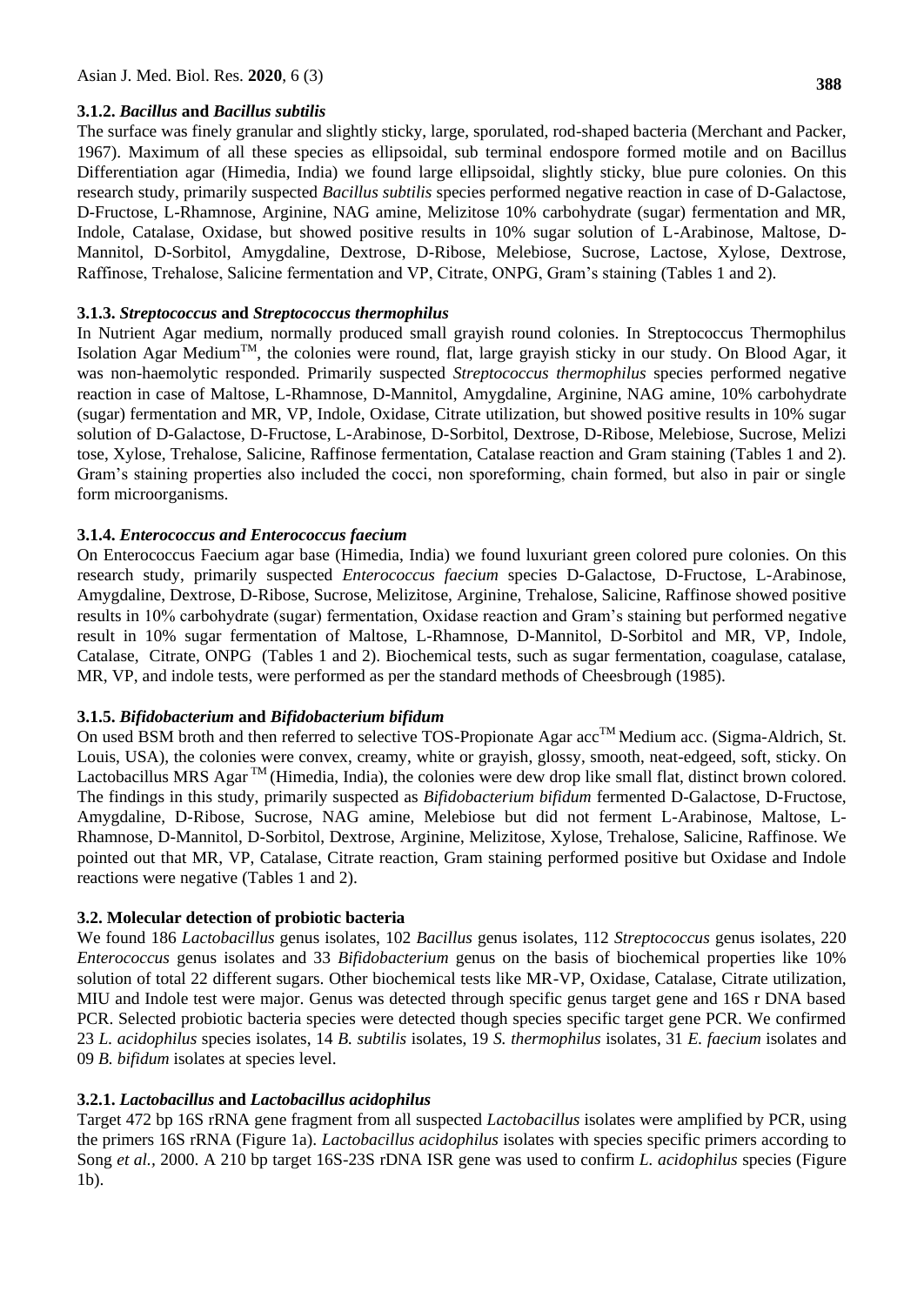## **Table 1. Results of biochemical tests.**

| Lactobacillus spp.                 | <b>Bacillus</b> spp.                | Streptococcus spp.                 | Bifidobacterium spp.                                                             | Enterococcus spp.              |  |
|------------------------------------|-------------------------------------|------------------------------------|----------------------------------------------------------------------------------|--------------------------------|--|
| D-Galactose $(-ve) = 186/750$      | D-Galactose (-ve) = $102/750$       | D-Galactose $(+ve)=112/750$        | D-Galactose $(+ve) = 33/750$                                                     | D-Galactose $(+ve) = 220/750$  |  |
| D-Fructose $(+ve) = 186/750$       | D-Fructose $(-ve) = 102/750$        | D-Fructose $(+ve) = 112/750$       | D-Fructose $(+ve) = 33/750$                                                      | D-Fructose $(+ve) = 220/750$   |  |
| L-Arabinose $(+ve) = 186/750$      | L-Arabinose $(+ve) = 102/750$       | L-Arabinose $(+ve) = 112/750$      | L-Arabinose(-ve) = $33/750$                                                      | L-Arabinose $(+ve) = 220/750$  |  |
| Maltose $(+ve) = 186/750$          | Maltose $(+ve) = 102/750$           | Maltose $(-ve) = 112/750$          | Maltose $(-ve) = 33/750$                                                         | Maltose $(-ve) = 220/750$      |  |
| L-Rhamnose $(+ve) = 186/750$       | L-Rhamnose $(-ve) = 102/750$        | L-Rhamnose (-ve) = $112/750$       | L-Rhamnose(-ve) $=$ 33/750                                                       | L-Rhamnose $(-ve) = 220/750$   |  |
| D-Mannitol $(+ve) = 186/750$       | D-Mannitol $(+ve) = 102/750$        | D-Mannitol (-ve) = $112/750$       | D-Mannitol(-ve) = $33/750$                                                       | D-Mannitol (-ve) = $220/750$   |  |
| D-Sorbitol $(-ve) = 186/750$       | D-Sorbitol $(+ve) = 102/750$        | D-Sorbitol $(+ve) = 112/750$       | D-Sorbitol (-ve) = $33/750$                                                      | D-Sorbitol $(-ve) = 220/750$   |  |
| Methyl-alpha-D-Gluco               | Amygdaline $(+ve) = 102/750$        | Amygdaline $(-ve) = 112/750$       | Amygdaline $(+ve)=33/750$                                                        | Amygdaline $(+ve) = 220/750$   |  |
| pyranoside $(+ve) = 186/750$       |                                     |                                    |                                                                                  |                                |  |
| Amygdaline $(+ve) = 186/750$       | Dextrose $(+ve) = 102/750$          | Dextrose $(+ve) = 112/750$         | Dextrose $(-ve) = 33/750$                                                        | Dextrose $(+ve) = 220/750$     |  |
| D-Ribose $(+ve) = 186/750$         | D-Ribose $(+ve) = 102/750$          | D-Ribose $(+ve) = 112/750$         | D-Ribose $(+ve) = 33/750$                                                        | D-Ribose $(+ve) = 220/750$     |  |
| Melebiose $(-ve) = 186/750$        | Melebiose $(+ve) = 102/750$         | Melebiose $(+ve) = 112/750$        | Melebiose $(+ve) = 33/750$                                                       | Melebiose $(+ve) = 220/750$    |  |
| $(+ve) = 186/750$<br>Lactose       | Arginine $(-ve) = 102/750$          | Arginine $(-ve) = 112/750$         | Arginine $(-ve) = 33/750$                                                        | Xylose $(+ve) = 220/750$       |  |
| Raffinose $(+ve) = 186/750$        | NAG amine $(-ve) = 102/750$         | NAG amine $(-ve) = 112/750$        | NAG amine(+ve) = $33/750$                                                        | NAG amine $(+ve)= 220/750$     |  |
| Sucrose $(+ve) = 186/750$          | Sucrose $(+ve) = 102/750$           | Sucrose $(+ve) = 112/750$          | Sucrose $(+ve) = 33/750$                                                         | Sucrose $(+ve) = 220/750$      |  |
| Melizitose $(-ve) = 186/750$       | Melizitose $(-ve) = 186/750$        | Melizitose $(+ve) = 112/750$       | Melizitose $(-ve) = 33/750$                                                      | Melizitose $(+ve) = 220/750$   |  |
| Trehalose,<br>Arginine,<br>Xylose, | Lactose, Xylose, Dextrose, Treha    | Trehalose,<br>Salicine,<br>Xylose, | Xylose, Trehalose, Salicin,                                                      | Arginine, Trehalose, Salicine, |  |
| Salicine, NAG amine, Raffinose     | lose, Salicine, Raffinose $(+ve)$ = | Raffinose $(+ve) = 112/750$        | Raffinose (-ve) = $33/750$                                                       | Raffinose (+ve) = $220/750$    |  |
| $(+ve) = 186/750$                  | 102/750                             |                                    |                                                                                  |                                |  |
| Primarilly, confirmed as           | Primarilly, confirmed as            |                                    | Primarilly, confirmed as<br>Primarilly, confirmed as<br>Primarilly, confirmed as |                                |  |
| Lacto bacillus acidophilus         | <b>Bacillus</b> subtilis            | Streptococcus thermophilus         | Bifidobacterium bifidum<br>Enterococcus faecium                                  |                                |  |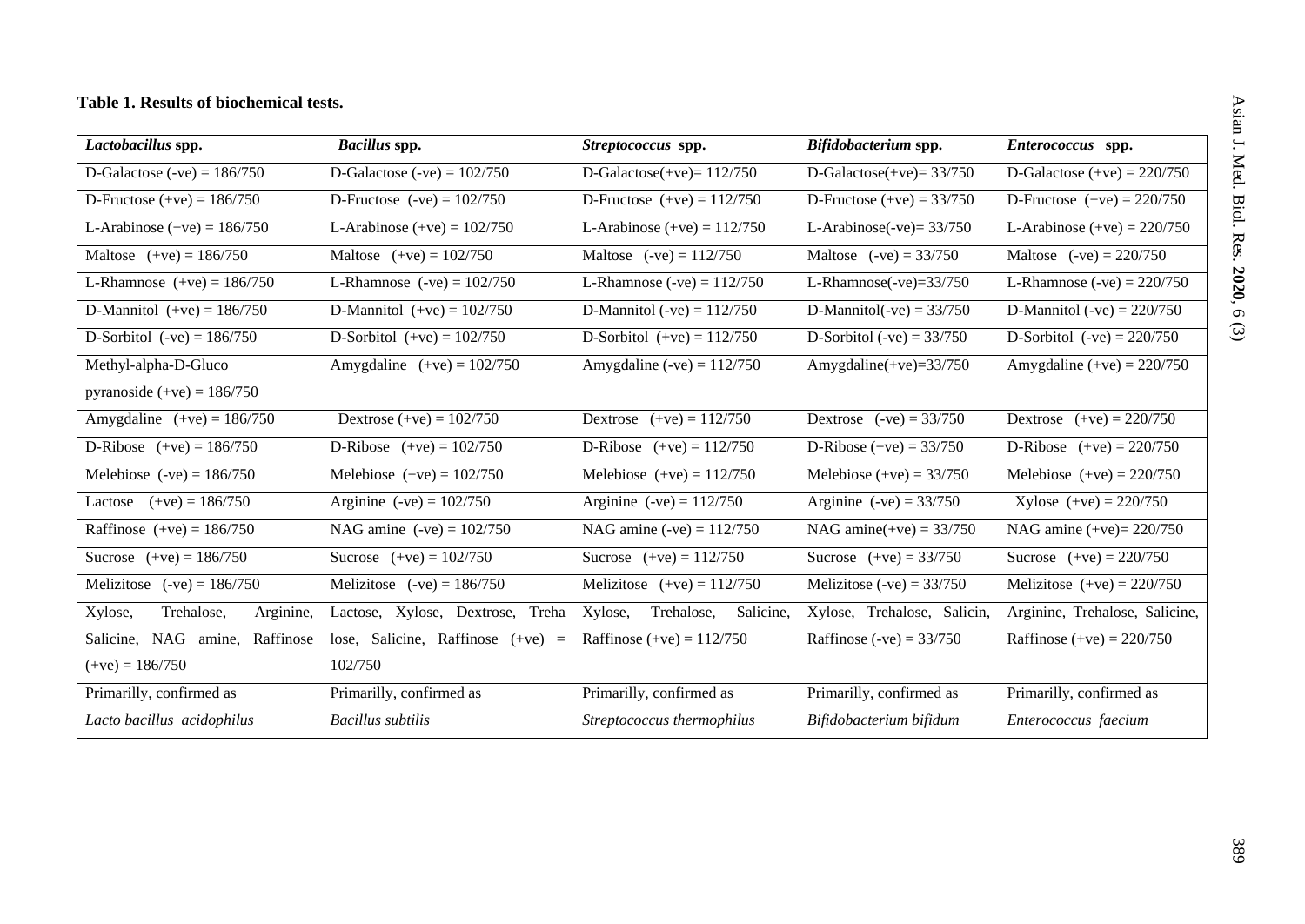# **Table 2. Identification of selected probiotic bacterial species by biochemical properties.**

| <b>Name of Bacterial species</b> | <b>Voges-Pros</b><br>kauer | <b>Methyl-Red</b> | Indole test | <b>Motility</b><br><b>Indole</b><br><b>Urea</b> | Citrate utilization | <b>Catalase</b> | Oxidase |
|----------------------------------|----------------------------|-------------------|-------------|-------------------------------------------------|---------------------|-----------------|---------|
|                                  | (VP)                       | (MR)              |             | (MIU)                                           | test                | test            | test    |
| Lactobacillus species (186/      | $+ve$                      | $+ve$             | $-ve$       | $-ve$                                           | $-ve$               | $-ve$           | $-ve$   |
| 750)                             |                            |                   |             |                                                 |                     |                 |         |
| Bacillus species (102/750)       | $-ve$                      | $+ve$             | $-ve$       | $+ve$                                           | $+ve$               | $+ve$           | $+ve$   |
| Streptococcus species (112/      | $-ve$                      | $-ve$             | $-ve$       | $-ve$                                           | $-ve$               | $+ve$           | $-ve$   |
| 750)                             |                            |                   |             |                                                 |                     |                 |         |
| species<br>Bifidobacterium       | $+ve$                      | $+ve$             | $-ve$       | $-ve$                                           | $+ve$               | $+ve$           | $-ve$   |
| (33/750)                         |                            |                   |             |                                                 |                     |                 |         |
| species<br>Enterococcus          | $-ve$                      | $-ve$             | $-ve$       | $-ve$                                           | $-ve$               | $-ve$           | $+ve$   |
| (220/750)                        |                            |                   |             |                                                 |                     |                 |         |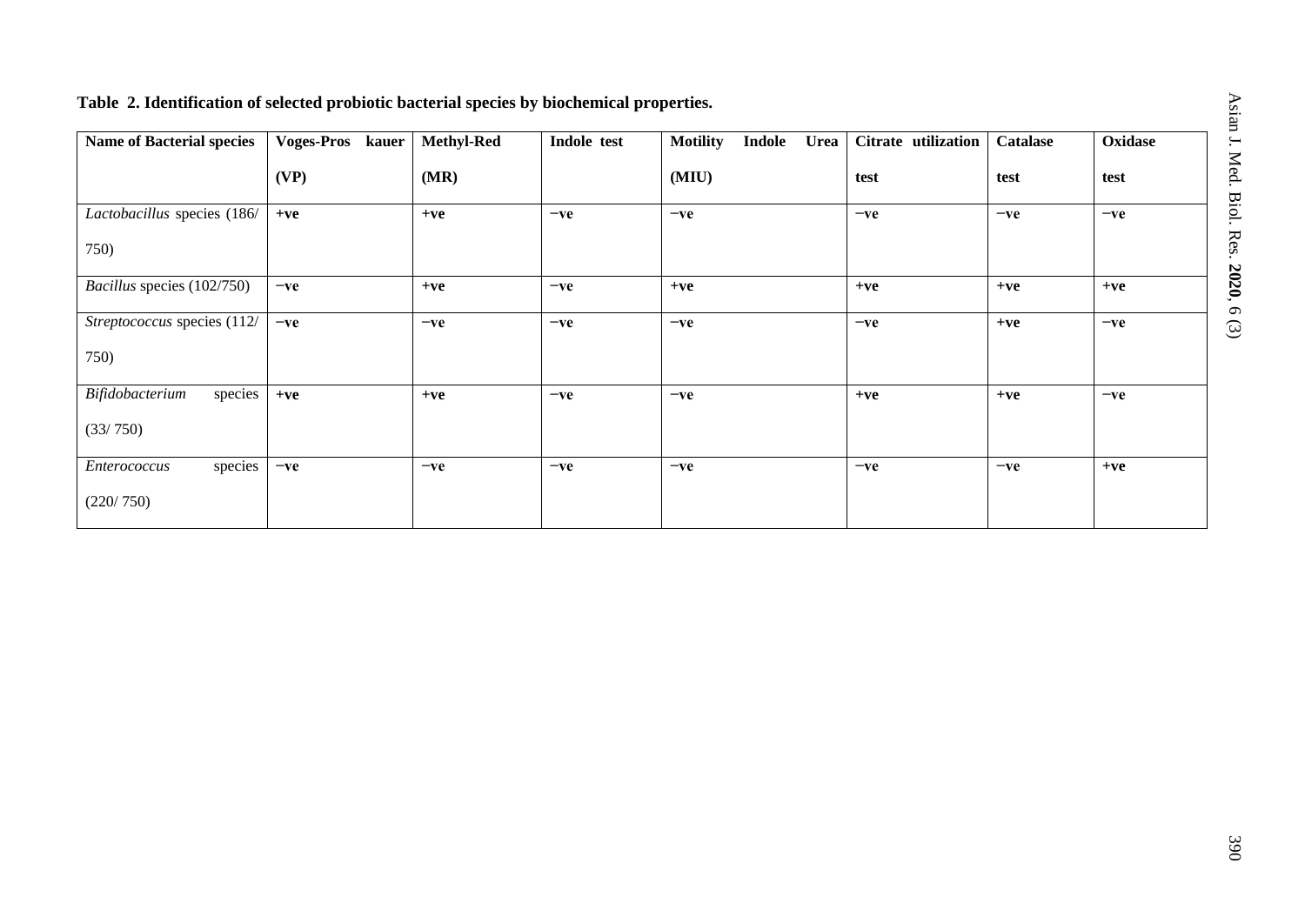#### Asian J. Med. Biol. Res. **2020**, 6 (3)



**Figure 1. (a)** Detection of *Lactobacillus* genus by 16S r RNA gene based PCR (Lane-1 & 17= 100bp Ladder DNA and Lane 2 - 15= positive samples & Lane 16= Negative. (b) Detection of *Lactobacillus* acidophilus by 165-238 ISR gene based PCR (Lane-1 & 17= 100bp Ladder DNA and Lane 2 - 15=<br>positive samples & Lane 16= Negative.

### **3.2.2.** *Bacillus* **and** *Bacillus subtilis*

Target PCR band product size was 1.5 kb (1500 kb) in where, 16S rRNA gene from all suspected *Bacillus* isolates were amplified by PCR using 27F forward and 1492R reverse primers sequence (Figure 2a). Target 744 bp *apr-E* genes with FW and REV primers sequence for *B. subtilis* (Figure 2b).



Figure 2. (a) Detection of Bacillus genus by 16S r RNA gene based PCR (Lane-1 & 17= 100bp Ladder DNA and Lane 2-15= positive samples & Lane 16= Negative. (b) Detection of Bacillus subtilis by approximate gene based PCR (Lane-1 & 17= 100bp Ladder DNA and Lane 2-15= positive samples & Lane 16= Negative.

#### **3.2.3.** *Streptococcus* **and** *Streptococcus thermophilus*

The target amplicon size was 1505 bp with 8UA-FW and 1492-REV primers sequence (Figure 3a) by using primer pair specific to 16s rDNA of the genus *Streptococci*. All isolates of suspected *S. thermophilus,* a fragment 968 bp of Stp-TH-FW and Stp-TH-REV was detected confirming the correction assignation of the species to the genus *Streptococcus* (Figure 3b).

**391**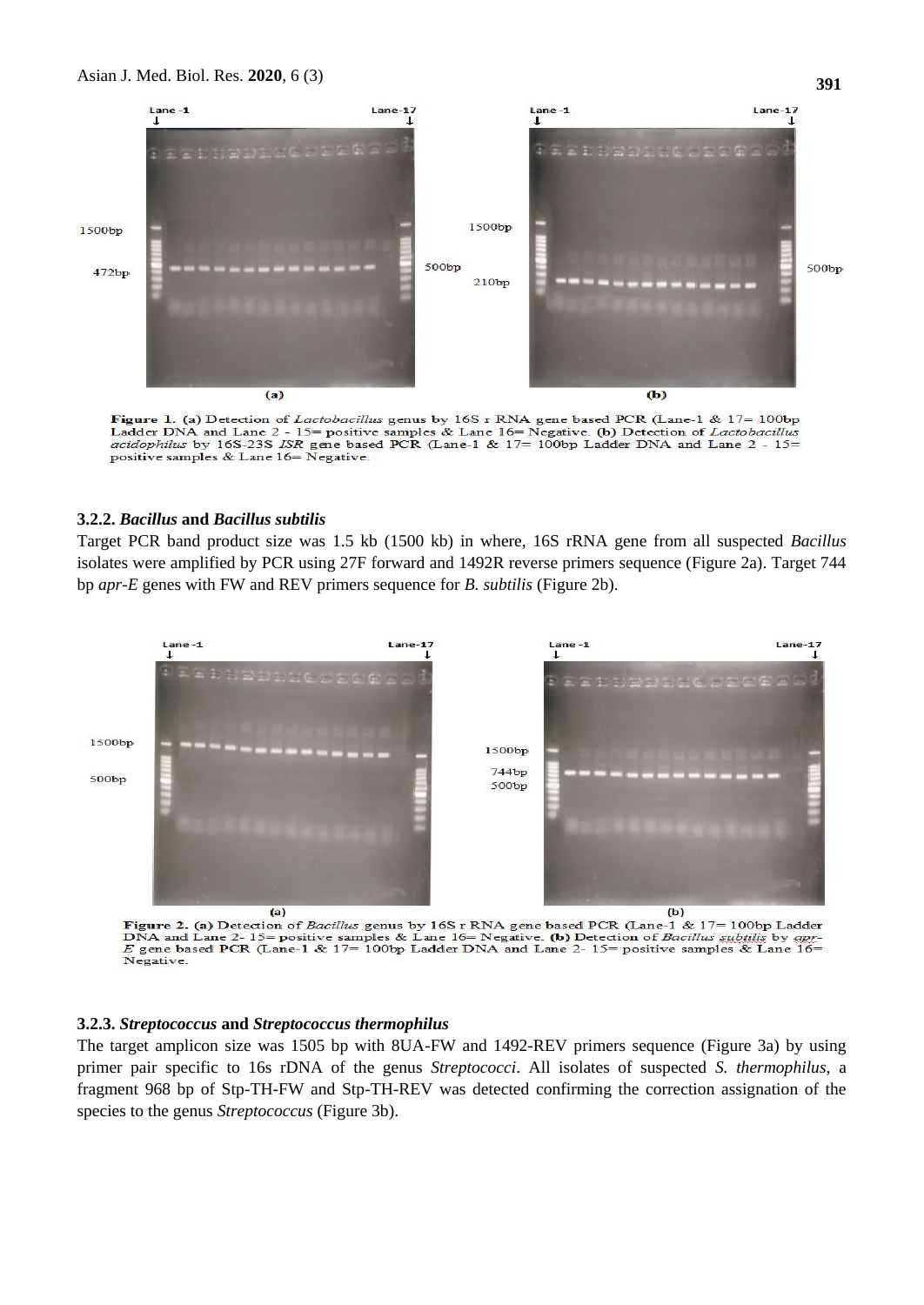

Figure 3. (a) Detection of Streptococcus genus by 16S r RNA gene based PCR (Lane-1 & 17= 100bp Ladder DNA and Lane 2-15= positive samples & Lane 16= Negative. (b) Detection of Streptococcus thermophilus by Stp-TH gene based PCR (Lane-1 & 17= 100bp Ladder DNA and Lane 2-15= positive samples& Lane 16= Negative.

### **3.2.4.** *Enterococcus* **and** *Enterococcus faecium*

The amplicon size of genus *Enterococcus* was 112 bp with Ent-1 FW, Ent-2 Rev primers targeting the 16S-23S *ISR* rDNA (Figure 4a). Molecular detection of *E. faecium* from suspected isolates was performed targeting a 550 bp *ddl* gene based species specific PCR (Figure 4b).



Figure 4. (a) Detection of *Enterococcus* genus by 16S-23S r DNA ISR gene based PCR (Lane-1 & 17= 100bp Ladder DNA and Lane 2 - 15= positive samples & Lane 16= Negative. (b) Detection of *Enterococcus faecium* by *ddl* ge positive samples & Lane 16= Negative.

#### **3.2.5.** *Bifidobacterium* **and** *Bifidobacterium bifidum*

In where, target PCR band product size was 510 bp 16S rRNA gene from all suspected *Bifidobacterium* isolates and was amplified by using Bif164- forward and Bif662- reverse primers with sequence ( Figure 5a). We targeted a segment of 278 bp *BIBI* gene with FW and REV primers with sequence for detection of *B. bifidum* (Figure 5b).

**392**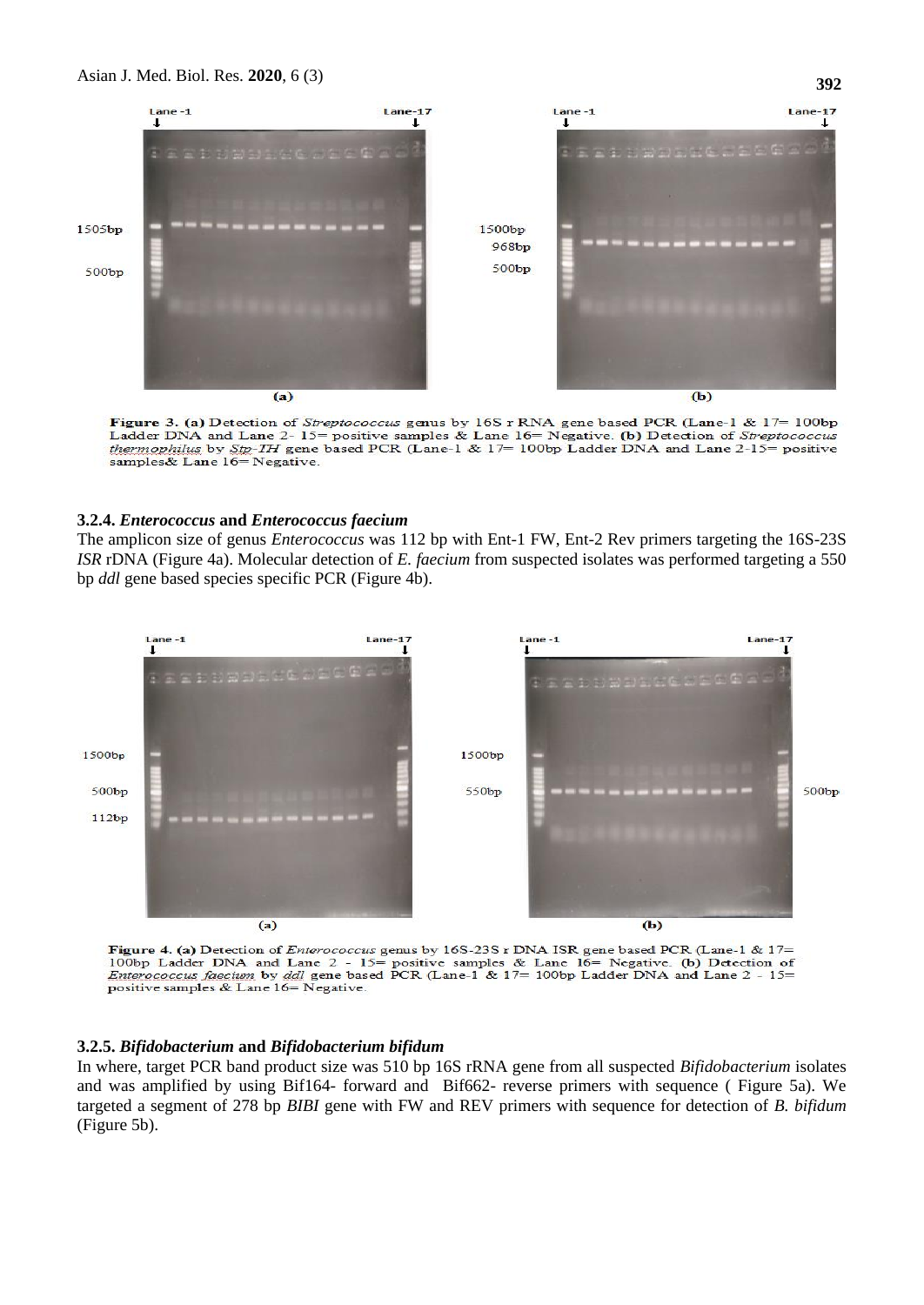#### Asian J. Med. Biol. Res. **2020**, 6 (3)



Figure 5. (a) Detection of Bifidobacterium genus by 16S r RNA gene based PCR (Lane-1 & 17= 100bp Ladder DNA and Lane  $2-15 =$  positive samples & Lane 16= Negative. (b) Detection of Biftdebacterium biftdum by BIBI gene based PCR (Lane-1 & 17= 100bp Ladder DNA and Lane 2 -15 = positive samples & Lane 16 = Negative.

#### **4. Discussion**

Carbohydrate tests produced a yellow color for a positive result and a red or red-orange color for a negative result agreeing to Albert and Anicet (1999). All these results were found relevant to the findings of Kamrun *et al.,* 2016. On this study, we also observed that *Lactobacillus* species especially in case of MR, Indole, Oxidase, Citrate test *Lactobacillus acidophilus* species showed negative result. But positive reaction in case of VP test which is very similar to other research reports of many research workers on *Lactobacillus acidophilus* species. According to Parvaneh *et al.* (2016) D-Fructose, D-Galactose, L-Rhamnose, D-Mannitol, D-Sorbose, D-Ribose, Lactose, Raffinose, VP, Catalase showed negative result in case of *L. acidophilus* species which was not completely match with our study result. We had established our accuracy through PCR techniques at genus and species level which they did not do it, they only perform biochemical profiles. According to many researchers, this difference may due to variation in source of origin. Then all isolates were examined under bright field microscope to observe their microscopic features. These isolates were found gram positive, short and medium rod shaped, non-spore forming bacterium which indicates them to be member of *Lactobacillus* species (Thamaraj and Shah, 2003). The isolates were found catalase and oxidase negative and in IMViC (indole, methyl-red, voges proskauar, citrate utilization) tests all isolates were also found negative, thereby these might confirm the isolates were *Lactobacillus* species (Dhanasekaran *et al*., 2010). It differed from our study result. According to Narwade *et al.* (2015) *Lactobacillus acidophilus* species are non motile, indole test negative, methyl red test negative, voges proskauer positive, citrate negative, catalase negative, yellow colored colonies, size < 1mm, round shape, Gram's staining positive. Finally, our study results were compared with Bergey's manual of Bacteriology & isolates were characterized as *Lactobacillus* species and specifically as *L. acidophilus*  species. Some biochemical tests such as catalase test, oxidase test, indole test, Methyl Red (MR) test, Voges Proskauer (VP) test, citrate utilization test and carbohydrate fermentation patterns were performed as delineated by Bergey's manual systematic bacteriology to identify the *Lactobacillus* species (Hensyl, 1994). Biochemical tests, such as sugar fermentation, coagulase, catalase, MR, VP, and indole tests, were performed as per the standard methods (Cheesbrough, 1985). Gram's staining properties included the cylindrical rods, straight / slightly curved with rounded ends in case of long chain, presented in single or in chain. Spores are arranged in pair. Colony morphology on Nutrient Agar showed small, grayish and amoeboid with crenate margin and wool like edge. The surface was finely granular and somewhat dry with a ground glass appearance. The growth was membranous and slightly sticky. On Bacillus Medium <sup>TM</sup> and Bacillus Differentiation Agar <sup>TM</sup> (Himedia,India), *Bacillus subtilis* formed large, flat distinct, blue colonies. On later, from others biochemical tests and PCR technique, we were confirmed about those blue colored colonies which was *Bacillus subtilis.* Merchant and Packer (1967) reported that *Bacillus* species were Gram positive, cylindrical rods, straight or somewhat curved with rounded ends, present in singly or in chain. They stated that *Bacillus* species were on any nutrient agar medium was small, grayish with wool like edge. The surface was finely granular and slightly sticky, large, sporulated, rod-shaped bacteria which indicated very close to our observation. This study report is very similar

**393**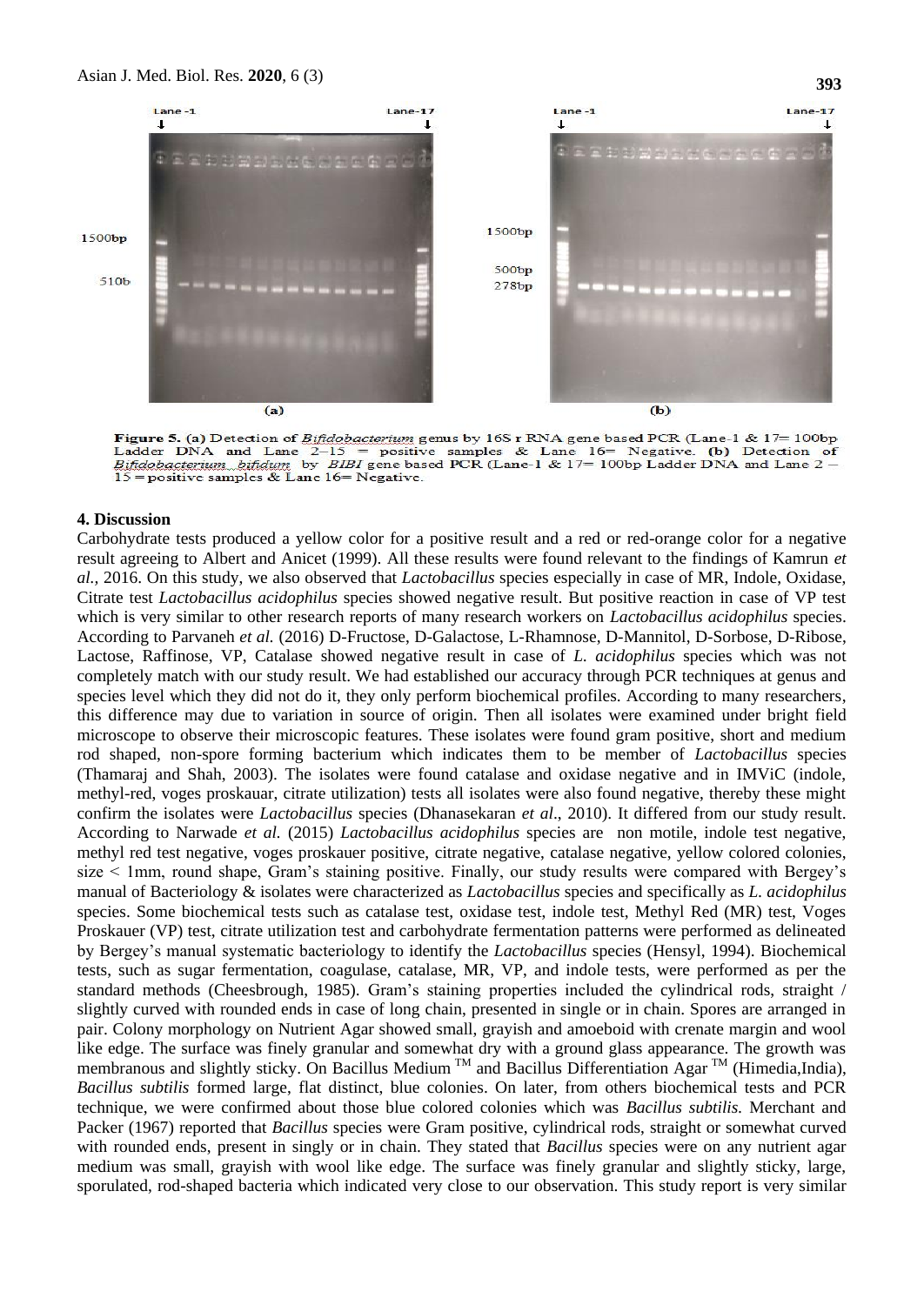to O'Donnell *et al.* (1980) though in case of Rhamnose, Galactose, N-Acetyl-Glucose-Amine, VP we observed negative result but he found variable. Granum (2001) reported that *Bacillus* species can ferment dextrose, maltose, lactose, sucrose and mannitol with production of acid. They are positive for Voges-Proskauer and methyl red test. On Nutrient Agar, colonies were thick, grayish-white or cream colored. Gram's staining showed positive, rod with square ends, large rod shaped organisms, arranged in chain and morphology and staining characteristics of *B. subtilis* recorded in this study are in agreement with the finding of Jones *et al.* (1987). According to Honda *et al.* (1982) all the isolates *of B. subtilis* fermented dextrose, sucrose, lactose, maltose but did not ferment mannitol with the production of acid within 24 h-48 h of incubation and reported positive reaction in VP test, negative reaction in MR and Indole test which are dissimilar to our study report. We also found maximum of all these species as ellipsoidal, sub terminal, endospore formed, motile and in case of other results not only MR, Catalase, Oxidase, Citrate, ONPG, VP, Indole but also maximum 10% carbohydrate sugar fermentation results are supported by Logan and Berkeley (1984) in where exceptions occurred in Fructose, Raffinose. Our study observation is also supported by Swetlana and Jain (2010). Bacterial identification was conducted based on morphological, physiological and biochemical tests and the results were compared with Bergey's Manual of Determinative Bacteriology, 8th edition (Buchanan and Gibbons, 1974) and The Genus Bacillus: Agriculture Handbook No. 427. The findings in this study were in accordance to the study of Devriese *et al.* (1987) where in L-Arabinose showed negative result and Raffinose, L-Rhamnose, Melizitose, Xylose showed variable positive and negative result though which is dissimilar to our study reports but the other results including these species as non-motile are same to our study reports. In Blood Agar, the colonies were small translucent with no haemolysis. In Hicrome TM Enterococcus Faecium Agar Base (Himedia, India), the colonies were luxuriant, distinct, green-colored in case of *E. faecium.* According to Alber and Anicet (1999) D-Galactose, D-Fructose, Arginine, L-Arabinose, Amygdaline, Dextrose, D-Ribose, Melebiose, Xylose, NAG amine, Sucrose, Melizitose, Trehalose, Salicine, Raffinose and Oxidase reaction showed positive results in all of these sugar fermentation with a report of non-motile but performed negative results not only in case of Rhamnose, Sorbitol, Melizitose but also in case of MR,VP, Indole, Catalase, Citrate, ONPG reaction which are similar to our study results. But those of the fermentation results of Maltose, Raffinose are not same to our results. Rhamnose, Raffinose and Xylose fermentation results were variable (i.e, both positive and negative), reported by Schleifer *et al.* (1984) and Collins *et al.* (1986) which are not alike with our study results. Members of the genus *Enterococcus* include gram positive, facultatively anaerobic cocci that are ovoid in form and can occur in singlet, pairs or short chains (Facklam, 2002) which were accordance to our study results. *Enterococcus*  species are homo fermentative lactic acid bacteria that lack cytochrome enzymes. In biochemical screens, *Enterococcus* species normally exhibit catalase-negative properties; yet some strains produce pseudocatalase and can appear to be weakly catalase positive (Murray, 1990). Other studies from many researchers pointed out that *E. faecium* from faecal samples and other sources exhibited similar results in biochemical reactions like acid production from arabinose, lactose, adonitol, sucrose and arginine dihydrolase and minor difference in the biochemical tests like mannitol, sorbitol and raffinose. According to Pelinescu *et al.* (2009), L-Arabinose, Starch, Glycogen showed positive result but Sorbitol and Raffinose showed negative result. Bridge and Sneath (1983) mentioned variable positive and negative result in case of Raffinose, D-Ribose, Melizitose, Maltose, Sorbitol, Mannitol, Galactose, Glycerol, Trehalose, Xylose, Arginine fermentation, VP but stated positive result in Lactose, Fructose, Starch fermentation, Catalase test and negative result in Rhamnose, Arabinose, Salicin, Amygdaline, NAG amine fermentation, MR, Indole, Oxidase, Motility Indole Urea test, Citrate test. In Blood Agar, Gamma haemolysis was variable responded in case of *S. thermophilus.* Holt *et al. (*1994) pointed out that Arabinose, Salicin, Maltose, Mannitol, Glycerol, Xylose fermentation were negative and Sucrose, Lactose showed positive result but not detected in Raffinose, Trehalose fermentation, VP reaction. Wasilewska *et al.* (2003) concluded that among 100 samples 90 samples found positive to Galactose, Lactose, Fructose, 50 samples found positive to Melibiose, Starch, Sucrose and every 10 samples found positive to Arabinose, Ribose, Maltose, Mannitol, Sorbitol, Salicine, Xylose, Lactose, Trehalose, Starch, Melizitose, Raffinose. They also concluded that though MR, VP, Catalase, Citrate reaction were positive but Indole, Oxidase reaction were negative. A conclusion from Iwana *et al*. (1993) prevailed that acid production by carbohydrate fermentation was detected by a change of the color of the phenol red indicator from red to yellow on the  $4<sup>th</sup>$  day and  $10<sup>th</sup>$  day of incubation. They also distinguished clearly that *B. animalis and B. longum* showed positive in case of Arabinose, xylose, Raffinose but *B. bifidum* showed negative result in our study. *B. animalis and B. longum*  showed negative reaction in case of Ribose fermentation but we found it as a positive one. Fatima *et al.* (2013) marked that Maltose, Lactose, Galactose, Fructose, Melibiose, Sucrose, Salicine, Glucose fermentation, Citrate reaction was positive but Melizitose, Raffinose, Glycerol, Mannose, Rhamnose, Arabinose, Xylose, Trehalose, Ribose, Mannitol fermemtation, Catalase, Oxidase, Indole reaction were negative. They commented colony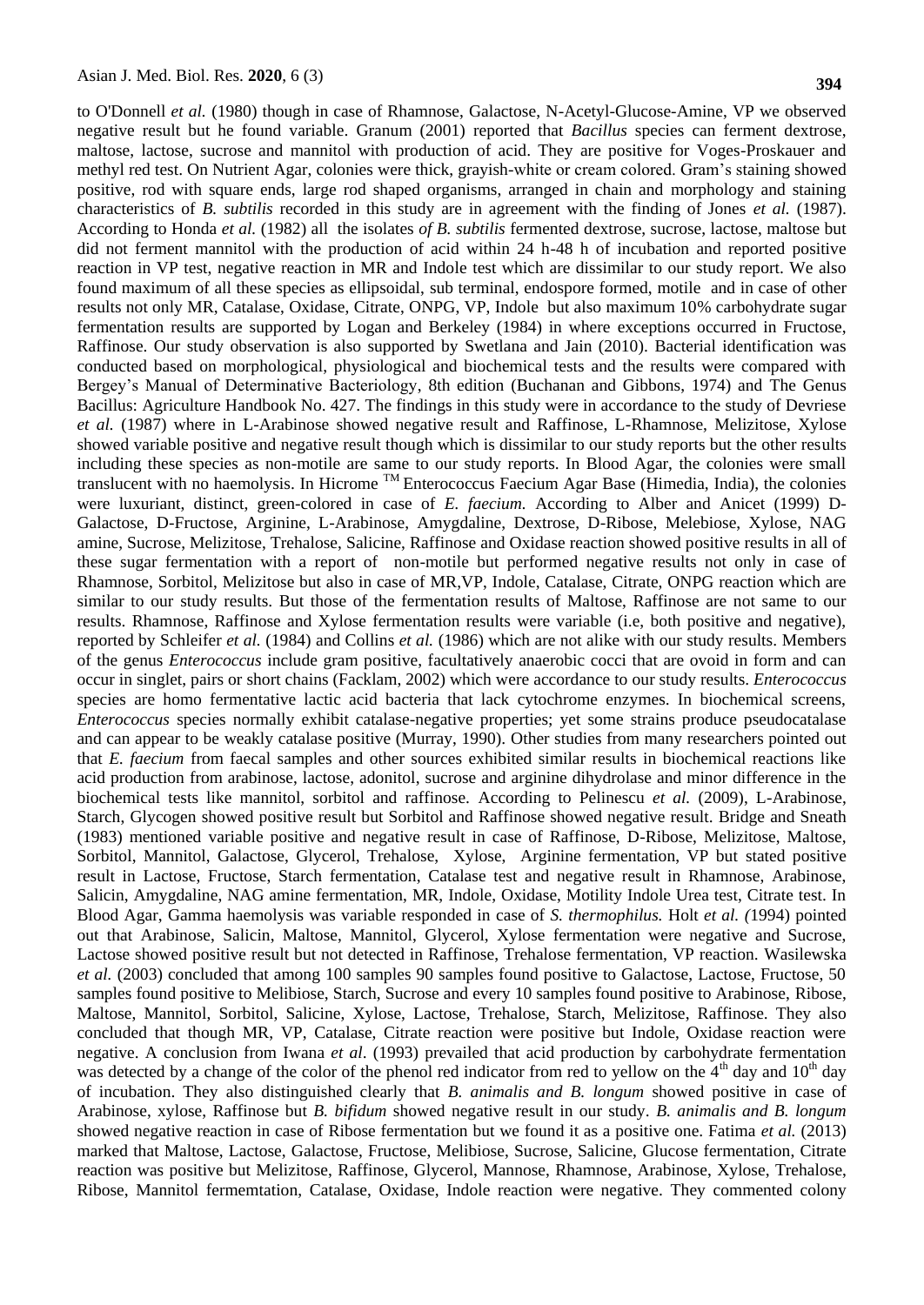morphology as white, cream spatulate extremities, rod cell morphology. Gram's reaction was positive but non spore formed. In original description of Bifidobacteria, Tissier (1889) described curved rods and rods with ends split to give the characteristic "Y" shape which led to the designation of "bifid." In addition, bizarre small branches and bulbous or swollen ends were seen less frequently. Scardovi (1986) commented these bacteria are gram-positive pleomorphic, non-spore-forming, and non-motile, anaerobic bacteria with spatulate extremities (Cronin *et al.,* 2011). Colonies are Gram positive, characterized by various forms, but often "bifid" forms (Scardovi, 1986) that are typical of Bifidobacteria. All the isolates were catalase and oxidase negative; these features have already been mentioned by several authors. Ewa *et al.* (2003) carried out studies proved that Bifidobacteria species differ significantly in morphology and biochemical activity. Among 750 our study samples, though we found 186 samples of *Lactobacillus* species positive through carbohydrate fermentation, biochemical properties, colony characteristics, cell morphology in distinguished media, Gram's staining and Polymerase Chain Reaction analysis but we confirmed about 23 samples that were *L. acidophilus* species with carbohydrate fermentation, biochemical properties and mostly trustworthy target gene based PCR. Identification of the *Lactobacillus* isolates with genus specific primers designed by Magne *et al.* (2006). As we have demonstrated here, amplification of the spacer regions by PCR can be carried out with suspensions of whole *Lactobacillus* cells, so colonies picked from agar plates can be used directly in identification of an isolate. For the majority of our *Lactobacillus* isolates, clear species identification could be made on the basis of percent similarity to GenBank sequences (97.5 to 100.0% similarity). The use of 16S-23S spacer sequences in the identification of *Lactobacilli* promises to be a valuable aid in advancing our knowledge of the species composition of *Lactobacillus* populations (Tannock *et al.,* 1999). Kamrun *et al.* (2016) used a genus specific primer prepared by analyzing similarities between the nucleotide sequences of the spacer region between the 16 and 23S ribosomal RNA genes of *Lactobacillus*. The specificity of this genus specific primer combined with a universal primer was tested against 23 strains of *Lactobacillus* of varied origin. An expected sharp band of 200 bp amplicon was found for each sample which was corresponding to the 16-23S rRNA intergenic spacer region of *Lactobacillus* species. Thus all isolates were confirmed at genus level as *Lactobacillus* species. Amit *et al.*  (2004) reported that Langendijk *et al.* (1995) also had supported the PCR-based techniques targeting the bacterial 16S rDNA to identify different bacterial species in fecal samples and others. However, the simultaneous use of universal primers directed at overall bacteria DNA had allowed them to extend this technique to estimate the relative proportions of different species present in the intestinal lumen of chickens. Recent advances in ribosomal DNA-based molecular techniques make it possible to identify different bacterial populations in environmental samples without cultivation. In this study, the intestinal microflora was examined using 16S ribosomal DNA (rDNA) targeted probes from bacterial DNA isolated from intestinal and cecal contents of chickens at 4, 14, and 25 d of age. Massi *et al.* (2004) used the primers 16-1A and 23-1B to amplify the ribosomal fragments comprising the internal transcribed spacers (ITS) and the flanking 16S and 23S rDNA regions of all *Lactobacillus* strains and in case of *L. acidophilus* the amplicon size was 199 bp. Chen *et al.*  (2007) had commented that PCR amplification of the 16S–23S rRNA gene intergenic spacer region (IGSR) was found to be a useful tool for bacterial species-specific typing because of the considerable variability in size and sequence among organisms. Although combined biochemical and genetic analysis allowed the identification of the isolates to the genus level as *Bacillus* species, the API results and 16S rRNA sequences were not always in complete agreement (Teresa, 2005). Among 750 our study samples though we found 102 samples of *Bacillus* species positive through carbohydrate fermentation, biochemical properties, colony characteristics, cell morphology in distinguished media, Gram's staining and Polymerase Chain Reaction analysis but we confirmed about 14 samples that were *Bacillus subtilis* species with carbohydrate fermentation, biochemical properties and mostly credible target gene based PCR. We have followed detection of *Bacillus* isolates with genus specific primers described by Kim *et al.* (2010). This study finding is similar to Barbosa *et al.* (2005). However, some of the *Bacillus* strains almost share equal 16S rRNA gene sequences (99.2–99.6 %) which usually illustrate limited diversity for members of closely related strains (Nakamura *et al.,* 1999). To overcome the above-mentioned obstacles, sequence analysis of housekeeping protein-coding genes and the multilocus sequence analysis (MLSA) have also been reported to be a helpful alternative in discriminating between closely related species (Kwon *et al.,* 2009; Glazunova *et al.,* 2009). Bacterial identification and distinction of these species using 16S rDNA sequencing also has major drawbacks. Analysis of 16S rRNA gene sequences could not be used to distinguish *B. subtilis* and *B. amyloliquefaciens* because sequence similarities greater than 99% were found (Ash *et al.*, 1991; Nakamura *et al.*, 1999). Alternative phylogenetic markers have recently been described for differentiating closely related *Bacillus* species using protein-encoding genes housekeeping protein-coding genes like *apr-E* genes, *rpoB, gyrA, gyrB, vrrA* genes (Ki *et al.*, 2009). Isolates of *Bacillus subtilis* detection at species level was carried out based on housekeeping protein-coding *apr-E* genes according to Alireza *et al.,* 2012. Final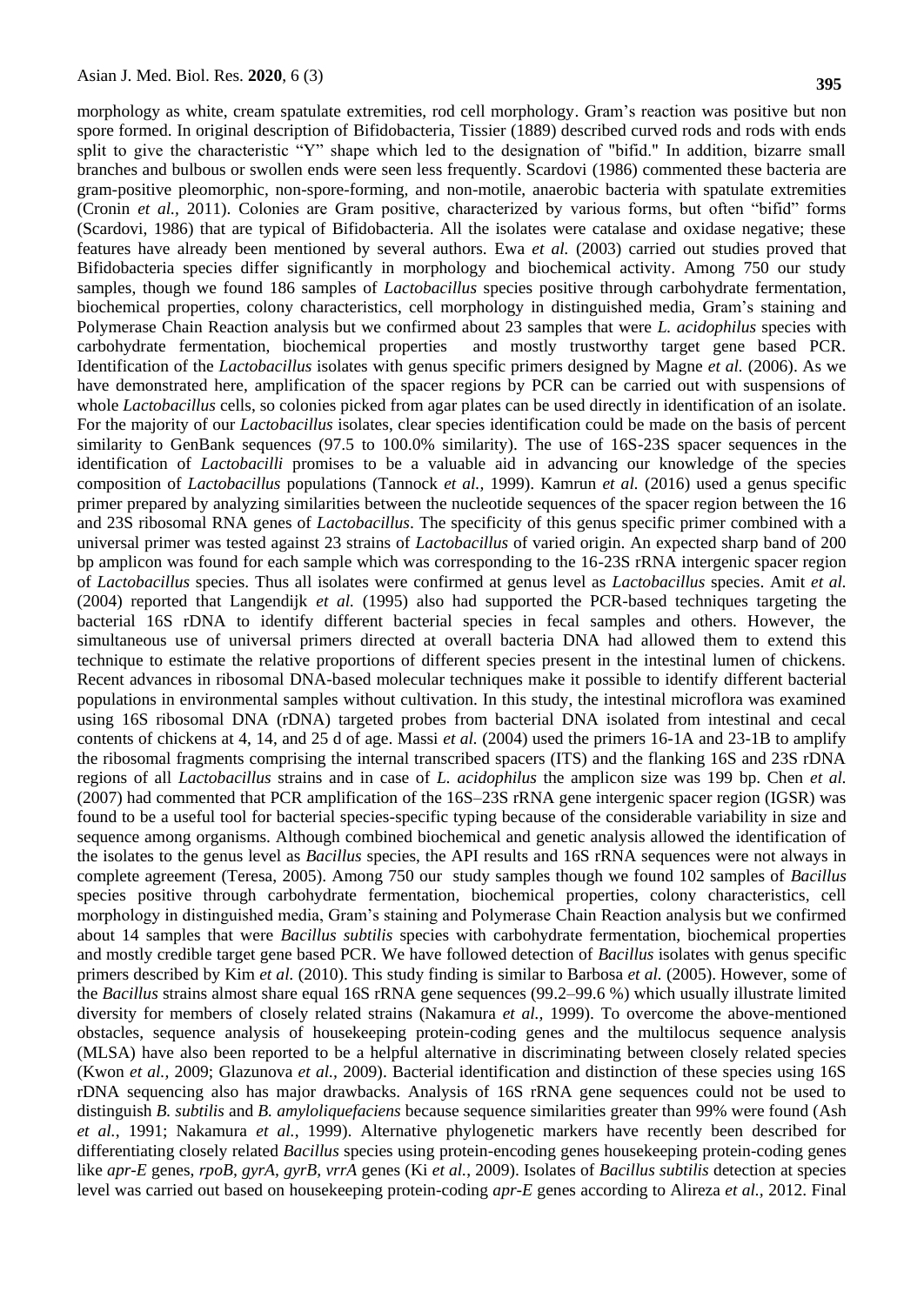PCR product was loaded in 1.5% agarose gels with BenchTop<sup>TM</sup> 100 bp DNA Ladder (consists of 11 doublestranded DNA fragments with sizes from 100-1500 bp). These limitations for identification of species of *Bacillus* were discussed in detail previously (Van 2011) and the 16S rRNA genes sequences of species within the *B*. *subtilis* group were found to be too highly conserved to enable discrimination among species and subspecies (Shaver *et al.* 2002). This restriction prompted the search for and development of alternative conserved genetic markers having a greater degree of variability among strains compared with the 16S rRNA gene. The use of essential housekeeping genes that evolve more quickly than the 16S rDNA gene have proven to be useful for taxonomic classification (Palys *et al.*, 2000). Sequence variations in the 16S rRNA genes may exist between some *Bacillus* strains within species and several *Bacillus* species were reclassified based on alignment of these sequences (Wu *et al.,* 2006). However, the presence of highly conserved sequences in the 16S rRNA gene does not permit the discrimination among some species and subspecies of this group (Shaver *et al.* 2002). This observation was also true for the 10 reference strains of *B. subtilis* group in the present study that clustered together on16S rRNA gene sequence analysis (Catia *et al.,* 2008). We pointed out 220 samples of *Enterococcus* species positive among total 750 study samples, through carbohydrate fermentation, biochemical properties, colony characteristics, cell morphology in distinguished media, Gram's staining and Polymerase Chain Reaction analysis but we confirmed about 31 samples that were *Enterococcus faecium* species with carbohydrate fermentation, biochemical properties and mostly authorized target gene based PCR. The amplicon size of genus of *Entericoccus* was targeting the 16S-23S *ISR* rDNA according to Ke *et al.* (1999). Molecular detection of *E. faecium* from suspected isolates were performed according to Dukta-Malen *et al.* (1995) targeting *ddl* gene species specific PCR. We used genus and species specific authenticated target gene from mostly précised previous works of many researchers for molecular detection. We also demarcated 112 samples of *Streptococcus* genus positive through carbohydrate fermentation, biochemical properties, colony characteristics, cell morphology in distinguished media, Gram's staining and Polymerase Chain Reaction analysis but we confirmed about 19 samples that were *S. thermophilus* species with carbohydrate fermentation, biochemical properties and mostly trustworthy target gene based PCR. Molecular detection of *Streptococcus*  genus using PCR, primers pair specific to 16S rDNA specific to *Streptococcus* was performed according to Sato *et al.* (2003). The target amplicon size which is similar to Rabeah *et al.* (2008). In where, the detection of the genus *Streptococci* was performed by using primer pair specific to 16s rDNA of the genus *Streptococci*. The positive amplified PCR product (1505 bp size), representing *Streptococcus* genus, was detected. All isolates of suspected *Streptococcus thermophilus,* species-specific primers Stp-TH-FW and Stp-TH-REV were selected for confirming the correction assignation of the species to the genus *Streptococcus. Streptococcus thermophilus*  species were isolated from the all samples according to Jeanne *et al.* (2005). We delineated 33 samples of *Bifidobacterium* species positive through carbohydrate fermentation, biochemical properties, colony characteristics, cell morphology in distinguished media, Gram's staining and Polymerase Chain Reaction analysis but we resoluted about 09 samples that were *B. bifidum* species with carbohydrate fermentation, biochemical properties and mostly authenticated target gene based PCR. *Bifidobacterium* isolates with genus specific primers have described by Langendijk *et al.* (1995). In where, target gene from all suspected *Bifidobacterium* isolates were amplified by PCR using Bif164 forward and Bif662 reverse primers with sequence for *Bifidobacterium* genus identification. Delcenserie *et al.* (2005) reported that most of these molecular methods have been applied to detect *Bifidobacterium* species in human feces, rather than in the detection of Bifidobacteria of animal origin. Moreover, the 16S rRNA sequences are well conserved among the Bifidobacteria and there are multiple copies of the 16S rRNA gene per chromosome. The hsp60 gene, has been sequenced in most *Bifidobacterium* species (Jian and Dong, 2002). This gene presents species-specific sequences. Several molecular methods that alleviate this inconvenience have recently been described: PCR targeting the 16S rRNA (Bonjoch *et al.,* 2004). Delcenserie *et al.* (2005) commented that four possibilities of results they observed (i) Only the target was positive (217 bp fragment), (ii) The target (217 bp) and the internal control (315 bp fragment) were positive. In these two cases, PCR was considered as positive for Bifidobacteria detection. Isolates of *Bifidobacterium bifidum* detection at species level was carried out according to Matsuki *et al.* (1998). Target segment of *BIBI* gene with FW and REV primers with sequence was detected and PCR product was loaded in 2% agarose gels with BenchTop 100 bp DNA Ladder (consists of 11 double-stranded DNA fragments with sizes from 100-1500 bp, Promega, Madison, WI, USA) and ran at 80 Volt for 25 minutes.

#### **5. Conclusions**

We used reference strains to cross check out our studied five bacterial species on context of carbohydrate fermentation, biochemical properties, colony characteristics, cell morphology in distinguished media, Gram's staining and Polymerase Chain Reaction analysis. The significance of this study is at first time in Bangladesh,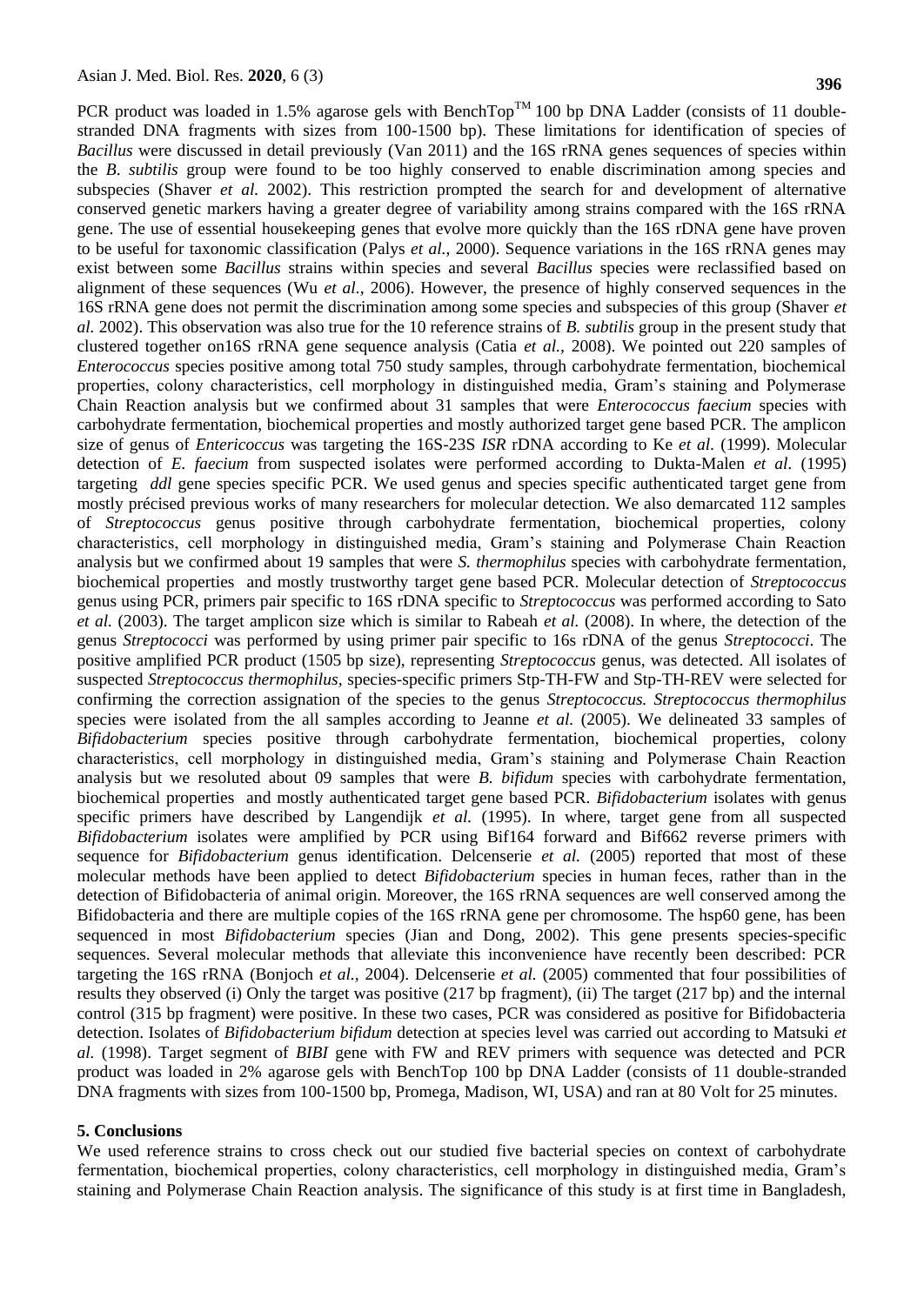we isolated and identified five selected potential probiotic bacteria species which belongs to five genera at a repercussion, from the gastro-intestinal tract of broiler chickens and their environmental sources like litter, feeder and water drinker by linkage not only traditional cultural, biochemical techniques but also modern genus and species specific trustworthy target gene based molecular detection (PCR).

#### **Acknowledgments**

This study was performed in partial fulfillment for the requirements of a Ph.D. thesis of Tuhin-AL-Ferdous from the Department of Microbiology and Hygiene, Bangladesh Agricultural University, Mymensingh, Bangladesh. This study was supported by a project (Project No. 2015/271/MoE)) funded by the Ministry of Education, Government of the People's Republic of Bangladesh, Bangladesh Secretariat, Dhaka–1000, Bangladesh. We are thankful to Central Laboratory of Bangladesh Agricultural University, Mymensingh and University of Technology Sydney, Australia for their help during this research.

### **Conflict of interest**

None to declare.

### **References**

- Albert M and RB Anicet, 2002. Identification of *Enterococcus* spp. based on specific hybridisation with 16S rDNA probes. J. Microbial. Meth., 50: 115-121.
- Alireza S, AM Seyed, RB Ahmad and S Balal, 2012. Design of multiplex PCR for simultaneous detection of rope-forming *Bacillus* strains in Iranian bread dough*.* J. Sci. Food. Agricul., 1: 22–27.
- Amit RE, D Sklan and Z Uni, 2004. Microflora ecology of the chicken intestine using 16S ribosomal DNA primers. Poult. Sci., 83:1093-1098.
- Barbosa TM, CR Serra, RM La Ragione, MJ Woodward and AO Henriques, 2005. Screening for *Bacillus* isolates in the broiler gastrointestinal tract. Appl. Environ. Microbiol., 71: 968-978.
- Bonjoch X, E Balleste and AR Blanch, 2004. Multiplex PCR with 16S rRNA gene-targeted primers of *Bifidobacterium* spp. to identify sources of fecal pollution. Appl. Environ. Microbiol., 70: 3171-3175.
- Bridge PD and PHA Sneath, 1983. Numerical taxonomy of *Streptococcus*. Microbiol., 129: 565-597.
- Catia ACM, Orlando BM, Clementino MM, 2008. Species-level identification of *Bacillus* strains isolates from marine sediments by conventional biochemical, 16S rRNA gene sequencing and inter-tRNA gene sequence lengths analysis. Ant. V. Leeuwenh., 93: 297-304.
- Cerritos R, P Vinuesa, LE Eguiarte, EL Herrera, PLD Alcaraz, GJLArvizu, G Olmedo, V Souza, E Ramirez and JL Siefert, 2008. *Bacillus coahuilensis* sp. nov., a moderately halophilic species from a desiccation lagoon in the Cuatro Cienegas Valley in Coahuila, Mexico. Int. J. Syst. Evol. Microbiol., 58: 919–923.
- Cheesbrough M, 1985. Medical laboratory manual for tropical countries. English Language Book Society, London, England, pp. 400-480.
- Chen Z, D Saxena, P Caufield, Y Ge, M Wang and Y Li, 2007. Development of species-specific primers for detection of *Streptococcus mutans* in mixed bacterial samples. FEMS Microbiol. Lett., 272: 154-162.
- Collins MD, JA Farrow and D Jones, 1986. *Enterococcus mundtii* sp. nov. Int. J. Syst. Bacteriol., 36: 8-12.
- Cristiano B, SV Bruno, CPD Juliano, M Anita, S Adebayo, D Kiran and JA Todd, 2019. *Bacillus subtilis* DSM 32315 supplementation attenuates the effects of *Clostridium perfringens* challenge on the growth performance and intestinal microbiota of broiler chickens. Microorgan, 7: 71.
- Cronin M, M Ventura, GF Fitzgerald and D Van Sinderen, 2011. Progress in genomics, metabolism and biotechnology of Bifidobacteria. Int. J. Food Microbiol., 149: 4-18.
- Delcenserie V, N Bechoux, B China, G Daube and F Gavini, 2005. A PCR method for detection of Bifidobacteria in raw milk and raw milk cheese: comparison with culture-based methods. J. microbial. Meth., 61: 55-67.
- Devriese LA, A Van de Kerckhove, R Kilpper-Bälz and KH Schleifer, 1987. Characterization and identification of *Enterococcus* species isolated from the intestines of animals. Int. J. Syst. Evol. Microbiol., 37: 257-259.
- Dhanasekaran D, S Saha, NThajuddin, M Rajalakshmi and A Panneerselvam, 2010. Probiotic effect of *Lactobacillus* isolates against bacterial pathogens in fresh water fish. J. Coast. Dev., 13:103-112.
- Dutka-Malen S, S Evers and P Courvalin, 1995. Detection of glycopeptide resistance genotypes and identification to the species level of clinically relevant enterococci by PCR. J. Clin. Microbiol., 33: 24-27.
- Ewa W and B Maria, 2003. Isolation and identification of Bifidobacteria from infant gut. Poul. J. Food Nutr. Sci., 53: 90–94.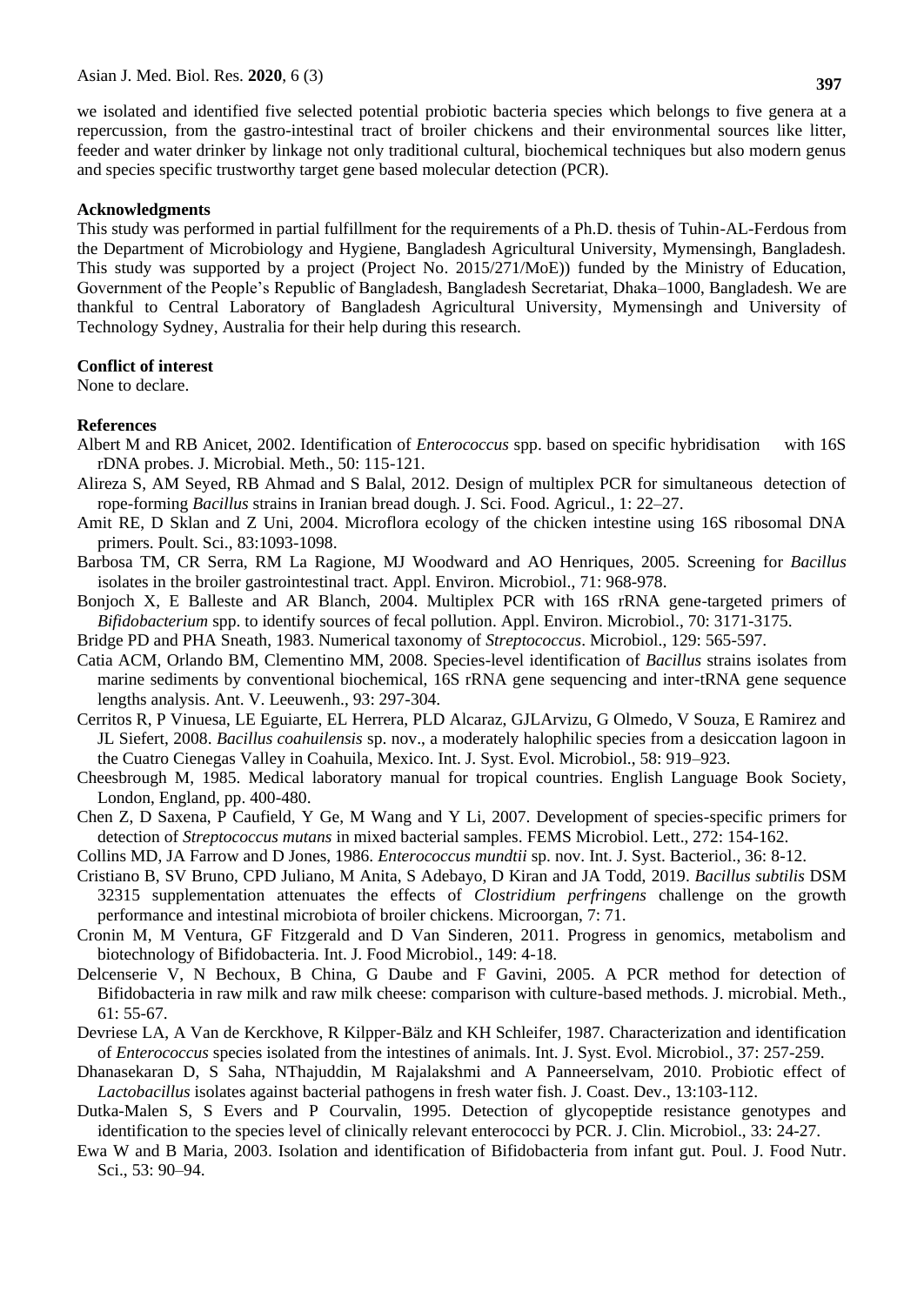- Facklam R, 2002. History, taxonomy, biochemical characteristics, and antibiotic susceptibility testing of Enterococci. In: The enterococci: pathogenesis, molecular biology, and antibiotic resistance. Edited by Gilmore, ASM Press, Washington, DC, USA, pp. 1-46.
- FAO/WHO, 2002. Guidelines for the evaluation of probiotics in food. Joint FAO/WHO working group report on drafting guidelines for the evaluation of probiotics in food, London.
- Fatima M, M Hadadji, B Guessas and M Kihal, 2013. Identification and physiological properties of *Bifidobactérium* strains isolated from different origin. J. Food Scien. Engin*.*, 3: 196-206.
- Freeman AG, KM Schweikart and LL Larcom, 1987. Effect of ultraviolet radiation on the *Bacillus subtilis* phages SPO2, SPP1 and φ29 and their DNAs. Mut. Res., 184:187-196.
- Fuller R, 1989. Probiotic in man and animals. J. Appl. Bacteriol., 66:131-139.
- Gavini F, CAM Pourcher, DM Neut, CR Omond, C Oger and D Izard, 1991. Phenotypic differentiation of Bifidobacteria of human and animal origins. Int. J. Syst. Evol. Microbiol., 41: 548-557.
- Gibson T, R Gordon and I Genus, 1974. Bacillus Cohn 1872, in (Bergey's manual of determinative bacteriology), edit. (RE Buchanan & NE Gibbons), 8: 529-550.
- Glazunova OO, D Raoult and V Roux, 2009. Partial sequence comparison of the *rpoB*, *sodA*, *groEL* and *gyrB* genes within the genus Streptococcus. Int. J. Syst. Evol. Microbiol., 59: 2317-2322.
- Granum PE, 2001. *Bacillus cereus*. In: Food Microbiology: fundamentals and frontiers. Edited by Doyle MP, LR Beuchat and TJ Montville, American Society for Microbiology, Washington, DC, USA, pp. 327-336.
- Hensyl WR, 1994. Bergey's Manual of Systematic Bacteriology. Williams and Wilkins, Baltimore, USA.
- Holmes DE, KP Nevin and DRLovley, 2004. Comparison of 16S rRNA, *nifD*, *recA*, *gyrB*, *rpoB* and *fusA* genes within the family Geobacteraceae fam. nov. Int. J. Syst. Evol. Microbiol., 54:1591-1599.
- Holt JG and NR Krieg, 1994. Bergey's Manual of Determinative Bacteriology. Williams & Wilkins, Maryland, USA, pp. 538-558.
- Honda T, M Arita, Y Takela and T Miwatani, 1982. Further evaluation of the Biken Test (Modified Eleck Test) for deletion of enterotoxigenic *E. coli* producing heat stable enterotoxin and application of the test to sampling of heat stable enterotoxin. J. Clin. Microbiol., 16:60-62.
- Iwana H, H Masuda, T Fujisawa, H Suzuki and T Mitsuoka, 1993. Isolation and identification of *Bifidobacterium* spp. in commercial yoghurt sold in Europe. Bifidobac. Microfl., 12: 39-45.
- Jeanne D, B Bette, G Cheryl, A Martin, VS Raja and M Richard, 2005. Evaluation of five probiotic products for label claims by DNA extraction and polymerase chain reaction analysis. Dig. Dis Sci., 50: 1113–1117.
- Jian W and X Dong, 2002. Transfer of *Bifidobacterium inopinatum* and *Bifidobacterium denticolens* to *Scardovia inopinata* gen. nov., comb. nov., and *Parascardovia denticolensgen* gen. nov., comb. nov., respectively. Int J Syst Evol Microbiol., 52: 809–812.
- Jones D, 1978. Streptococci. In: Composition and differentiation of the genus *Streptococcus*. Edited by FA Skinner and LB Quesnel, Academic Press, London, pp. 1-49.
- Jones TO, 1987. Intramammary antibiotic preparations and cephalosporin resistance in *Salmonella typhimurium* 204c. Vet. Rec., 120: 399-400.
- Kabir SML, SMM Rahman, SB Neogi, MM Rahman and MSR Khan, 2016. Isolation, identification, molecular characterization and screening of probiotic activities of *Lactobacillus* species from poultry sources at live bird markets in Mymensingh, Bangladesh. Asian Australas. J. Biosci. Biotechnol., 1: 54-65.
- Kabir SML, 2009. The role of probiotics in the poultry industry. Int. J. Mol. Sci., 10: 3531-3546.
- Kamrun NI, A Touaha, A Fahmida and NI Nazneen, 2016. Characterization and confirmation of *Lactobacillus* spp. from selective regional yoghurts for probiotic and interference with pathogenic bacterial growth. Asian J. Biol. Sci., 9: 1-9.
- Ke D, FJ Picard, F Martineau, CMénard, PH Roy, M Ouellette and MG Bergeron, 1999. Development of a PCR assay for rapid detection of enterococci. J. Clin. Microbiol., 37: 3497-3503.
- Kim PI, JW Ryu, YH Kim and YT Chi, 2010. Production of biosurfactant lipopeptidesiturin A, fengycin, and surfactin A from *Bacillus subtilis* CMB32 for control of *Colletotrichum gloeosporioides*. J. Microbiol. Biotechnol., 20: 138-145.
- Kwon GH, HA Lee, JY Park, JS Kim, J Lim, CS Park, DY Kwon, YS Kim and JH Kim, 2009. Development of a RAPD-PCR method for identification of *Bacillus* species isolated from Cheonggukjang. Int. J. Food Microbiol., 129: 282-287.
- Langendijk PS, F Schut, GJ Jansen, GC Raangs, GR Kamphuis, MH Wilkinson and GW Welling, 1995. Quantitative fluorescence in situ hybridization of *Bifidobacterium* spp. with genus-specific 16S rRNAtargeted probes and its application in fecal samples. Appl. Environ. Microbiol., 61: 3069-3075.
- Levine ND, 1975. Bergey's Manual of Determinative Bacteriology. Williams & Wilkins Co., Baltimore, USA.